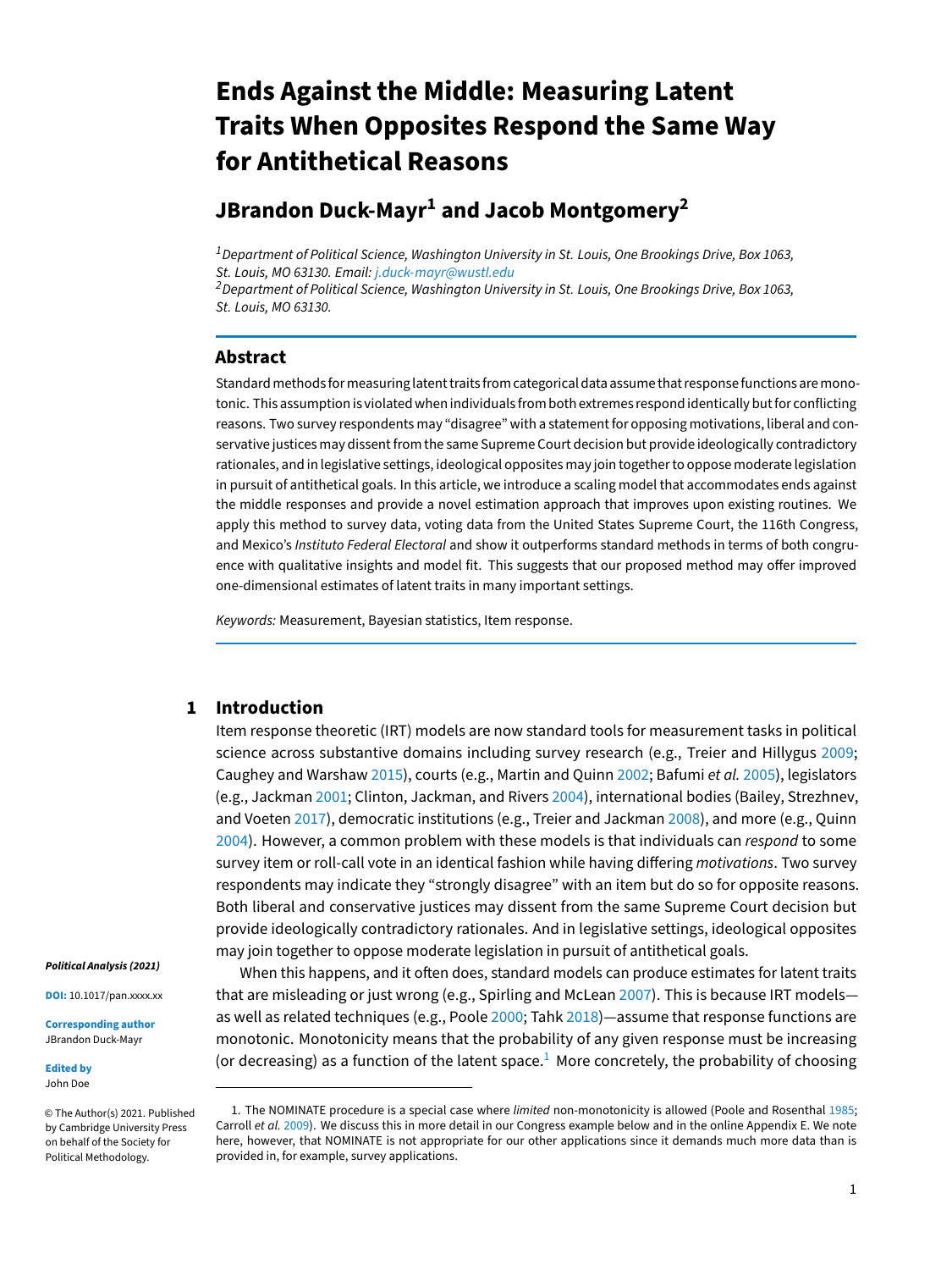"strongly disagree" should be associated with individuals who are either high or low on the latent trait, but not both. If two justices vote the same way on a case, monotonicity implies they share a common ideological motivation. And if a member of congress often votes with conservative Republicans, monotonicity assumes it must be because she is a conservative. In short, monotonicty assumes that similar observed responses also have similar motivations-an assumption not always consonant with the true data generating process.

In this article, we introduce a modification to traditional IRT models that allows for "ends against the middle" behavior while recovering near identical estimates as standard IRT models when such behavior is absent. The method, the generalized graded unfolding model (GGUM), was first proposed by Roberts, Donoghue, and Laughlin [\(2000\)](#page-19-8) to accommodate moderate survey items. We introduce the method to political science, develop a novel estimation method that outperforms extant algorithms in the GGUM literature, and provide an open source R package for applied scholars (Duck-Mayr and Montgomery [2020\)](#page-18-4).<sup>[2](#page-1-0)</sup> We apply the model to survey data, voting data from the United States Supreme Court, and roll calls from the 116th Congress, and show it outperforms standard IRT models in important settings and can provide superior measures of latent constructs.

In the next section, we provide a basic intuition about the GGUM and then contextualize it within the constellation of existing measurement models. We then present the GGUM and provide a novel parameter estimation method, Metropolis-coupled Markov chain Monte Carlo (MC3), which significantly outperforms existing routines for estimating the GGUM model (e.g., de la Torre, Stark, and Chernyshenko [2006\)](#page-18-5) in terms of accuracy and convergence to the proper posterior. We then test the robustness of the method via simulation. We show that MC3-GGUM gives essentially identical estimates as standard scaling methods in the absence of ends against the middle responses. We also address the potential (but incorrect) criticism that the MC3-GGUM is simply picking up on a second dimension and provide a brief discussion of the advantages and disadvantages of our approach relative to standard IRT models. Finally, we apply MC3-GGUM to survey responses as well as voting data in two settings. We conclude with a discussion of future directions for this research as well as the substantive interpretation of the resulting estimates.

#### **2 Ends against the middle**

For over four decades, political methodologists have worked to accurately measure latent traits for voters, legislators, and other political elites based on categorical responses. The broad goal is to take a large amount of data (e.g. survey responses or roll calls) and reduce it to a low dimensional representation of some latent concept.

After gaining wide acceptance in the 1990s and 2000s, this work expanded to accommodate dynamics (Martin and Quinn [2002;](#page-19-1) Bailey [2007\)](#page-17-2), ordered responses (Treier and Jackman [2008\)](#page-19-2), nominal data (Goplerud [2019\)](#page-18-6), and bridging institutions (Shor and McCarty [2011\)](#page-19-9) and voters (Caughey and Warshaw [2015\)](#page-18-0). Methodologically, approaches span the spectrum of statistical philosophies including Bayesian inference (Jackman [2001\)](#page-18-1), parametric (Poole and Rosenthal [1985\)](#page-19-7), and nonparametric models (Poole [2000;](#page-19-5) Tahk [2018;](#page-19-6) Duck-Mayr, Garnett, and Montgomery [2020\)](#page-18-7). As data sources expanded, researchers incorporated more kinds of evidence including social media activity (Barbará [2015\)](#page-17-3), campaign giving (Bonica [2013\)](#page-17-4), and word choice (Kim, Londregan, and Ratkovic [2018;](#page-18-8) Lauderdale and Clark [2014\)](#page-19-10).

The GGUM fits into this dizzying array of methods by providing an unfolding model designed for use with categorical data. To understand this intuitively, consider a survey respondent asked to indicate her support or disapproval for a set of survey items. Most survey items ask respondents about relatively extreme statements. So, for instance, in a battery measuring immigration attitudes

<span id="page-1-0"></span><sup>2.</sup> A complete vignette for the R package is available at: [https://cran.r-project.org/web/packages/bggum/vignettes/](https://cran.r-project.org/web/packages/bggum/vignettes/bggum.html) [bggum.html](https://cran.r-project.org/web/packages/bggum/vignettes/bggum.html)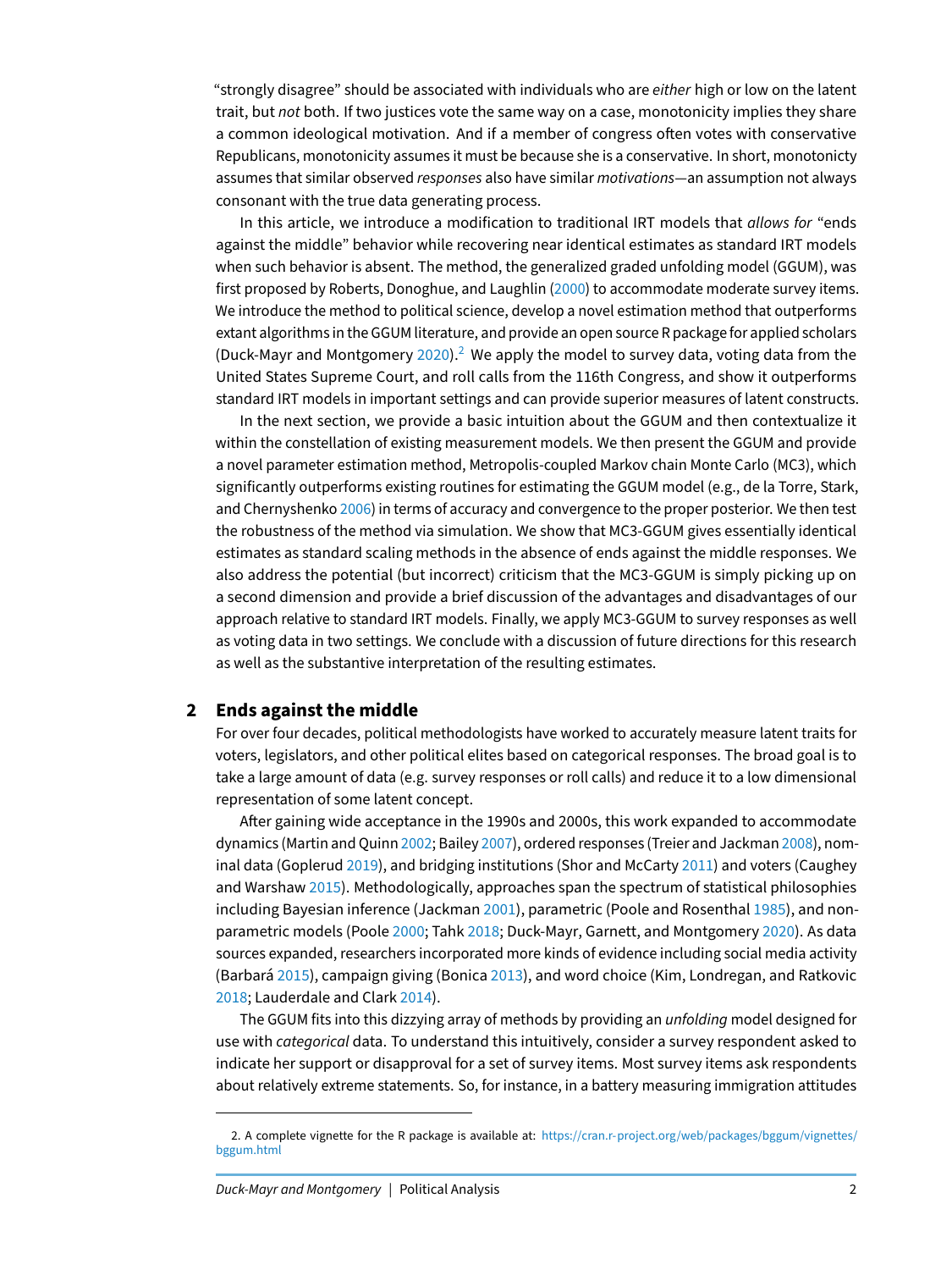we might ask respondents if they agree or disagree with the statement, "All undocumented immigrants currently living in the U.S. should be required to return to their home country." For this item, responses are unambiguous; agreement indicates a more conservative ideological position on immigration. We would therefore expect to see response patterns like Figure [1a,](#page-2-0) where the probability of an "agree" response increases monotonically from liberal (left) to conservative (right).



<span id="page-2-0"></span>

However, for some kinds of questions the meaning of observed responses can be far from plain. For example, we might ask respondents whether or not they agree with the statement, "I am fine with the current level of enforcement of U.S. immigration laws." From the analyst's perspective, question items like this are problematic. We can safely assume that respondents who agree with the statements are probably moderates. But what can we say about individuals who disagree?<sup>[3](#page-2-1)</sup> Conservatives might reject the status quo on the grounds that we need stronger borders and more aggressive internal enforcement. Liberal respondents, on the other hand, might disagree on the grounds that current enforcement is already too stringent and deportations should be dramatically reduced. Thus, we can get "disagreement from above" and "disagreement from below" such that the same *observed* response corresponds with opposite rationales. Indeed, as illustrated in Figure [1b,](#page-2-0) we might think of all respondents as falling into one of four categories: disagreeing from below, agreeing from below, agreeing from above, and disagreeing from above. Here, we are mapping out the probability of each of these four hypothetical responses as a function of ideology.

The key intuition of the GGUM is that we can combine these four hypothetical responses into the two *observed r*esponses as depicted in Figure [2a.](#page-3-0)<sup>[4](#page-2-2)</sup> Here we see that the probability of agreeing with the item is non-monotonic and reaches a maximum at the so-called "bliss point",  $\delta$ . The closer a respondent's ideology is to this point, the more likely they are to "agree." Meanwhile, respondents who are far from this point (whether to the left or to the right) are increasingly likely to disagree.

Unfolding models such the GGUM date back at least to Coombs [\(1950\)](#page-18-9) and assume that responses reflect a single-peaked (symmetric) preference functions. That is, facing any particular stimuli, respondents prefer options that are "closer" to themselves in the latent space. A common form of data that exhibits this feature is "rating scales," where respondents are asked to evaluate various politicians, parties, and groups on a 0-100 thermometer. Unfolding models for ratings

<span id="page-2-1"></span><sup>3.</sup> An implicit assumption of this discussion is that there is only a single underlying dimension. In theory, GGUM could be extended to a multidimensional latent space, but we are aware of no existing work that does this. We provide a more extensive discussion of the role of GGUM models in a multi-dimensional setting in Section 4 and online Appendix F.

<span id="page-2-2"></span><sup>4.</sup> As we explain below, the model generalizes to cases with categorical response options. We begin with the binary case merely for ease of exposition.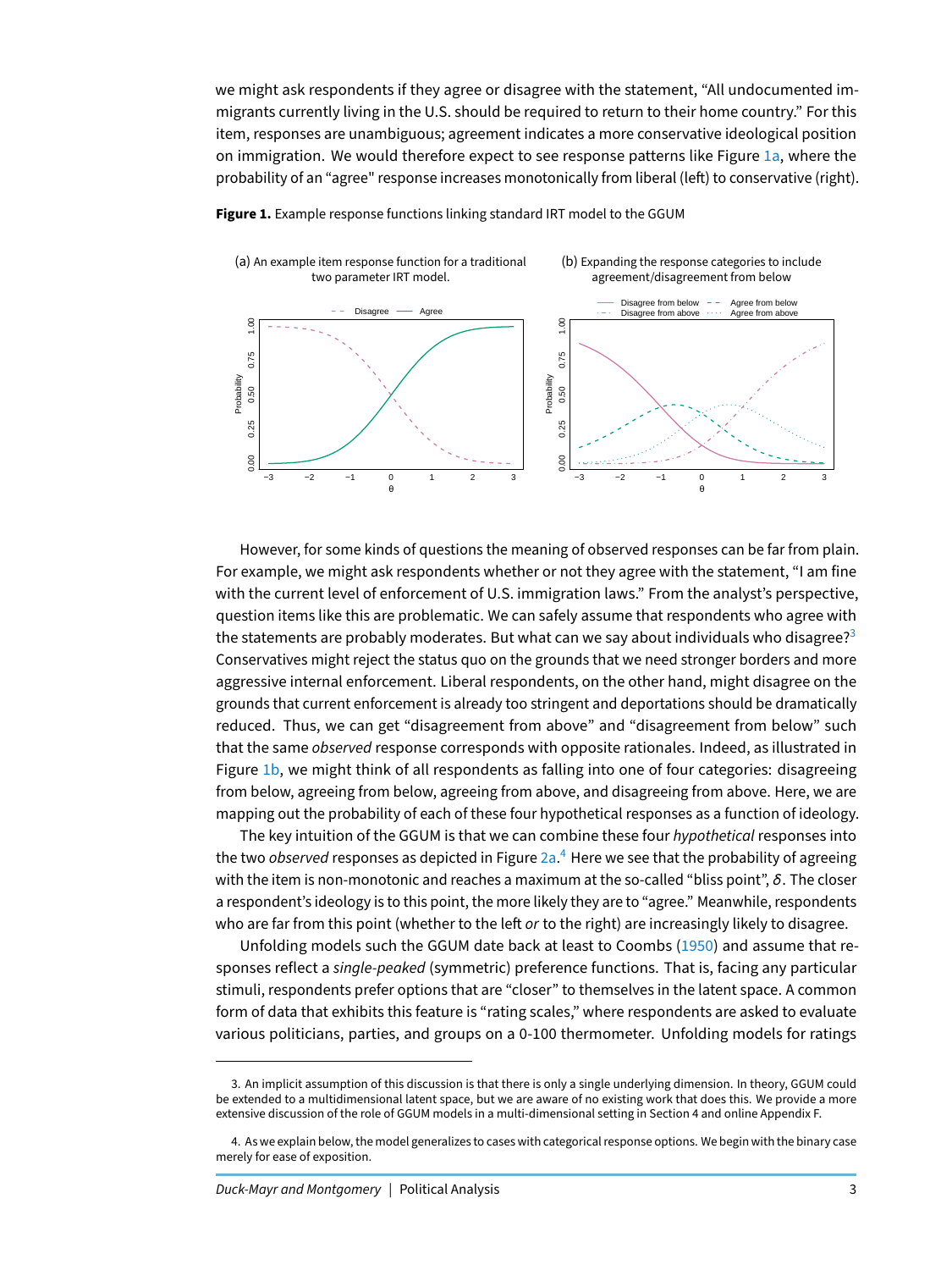<span id="page-3-0"></span>

scales date back to Poole [\(1984\)](#page-19-11). Indeed, unfolding models generally capture the intuitions and assumptions behind spatial voting (Enelow and Hinich [1984\)](#page-18-10), wherein individuals prefer policy options that are closer to their ideal point in policy space. The response function in Figure [2a](#page-3-0) is an example of a response function consistent with an unfolding model. In this case, it is individuals near  $\delta$  who are most likely to "agree" and individuals at the most extreme are expected to behave the same ("disagree") despite being dissimilar on the underlying trait.

Unfolding models stand in contrast to so-called "dominance models", which are more common in both psychology and political science. Figure [1a](#page-2-0) provides an example of a monotonic response function common to dominance models (in this case a two-parameter logistic response model). These models assume that there is a strictly monotonic relationship between the latent trait and observed responses. In Figure  $1a$ , the probability of agreement always increases as respondents' ideology measure increases. Thus, the least likely individuals to "disagree" are those at the extreme right. Examples of models in this family include factor analysis, Guttman scaling, and the various forms of IRT models discussed above.

One reason many scholars are unaware of the distinction between dominance and unfolding models is that single-peaked preferences, the basis for the unfolding models, result in monotonic response functions consistent with dominance models in one important situation: when individuals with concave (e.g. quadratic) preferences make a choice between two options. A key example of when this equivalence holds is a member of Congress deciding between a proposed policy change and the status quo (Armstrong et al. [2014\)](#page-17-5).<sup>[5](#page-3-1)</sup>

It is for this reason that standard models of roll-call behavior that derived from the unfolding tradition result in monotonic response functions nearly identical to dominance models. So, optimal classification (OC) (Poole [2000\)](#page-19-5) is motivated theoretically via single-peaked preferences consistent with the unfolding tradition but assumes monotonicity. Therefore, in our discussion below we include all models that result in monotonic item response functions as dominance models regardless of their theoretical motivation. We provide additional discussion of the NOMINATE model, which is a special case of an unfolding model based on Gaussian preference functions, in Appendix  $E<sup>6</sup>$  $E<sup>6</sup>$  $E<sup>6</sup>$ 

Thus, the value of the GGUM is in settings where (i) we anticipate single-peaked preferences but (ii) where actors may not (always) perceive they are choosing between exactly two alternatives and

<span id="page-3-2"></span><span id="page-3-1"></span><sup>5.</sup> See Clinton, Jackman, and Rivers [\(2004\)](#page-18-2) for a succinct proof of this equivalence.

<sup>6.</sup> Our discussion here focuses only on latent trait models where the input is a set of categorical responses by respon-dents. This excludes multi-dimensional scaling (Armstrong et al. [2014;](#page-17-5) Bakker and Poole [2013\)](#page-17-6), which assumes that the data is in the form of "similarity" between units. Likewise, we do not discuss ratings scale models which are unfolding models appropriate for continuous responses.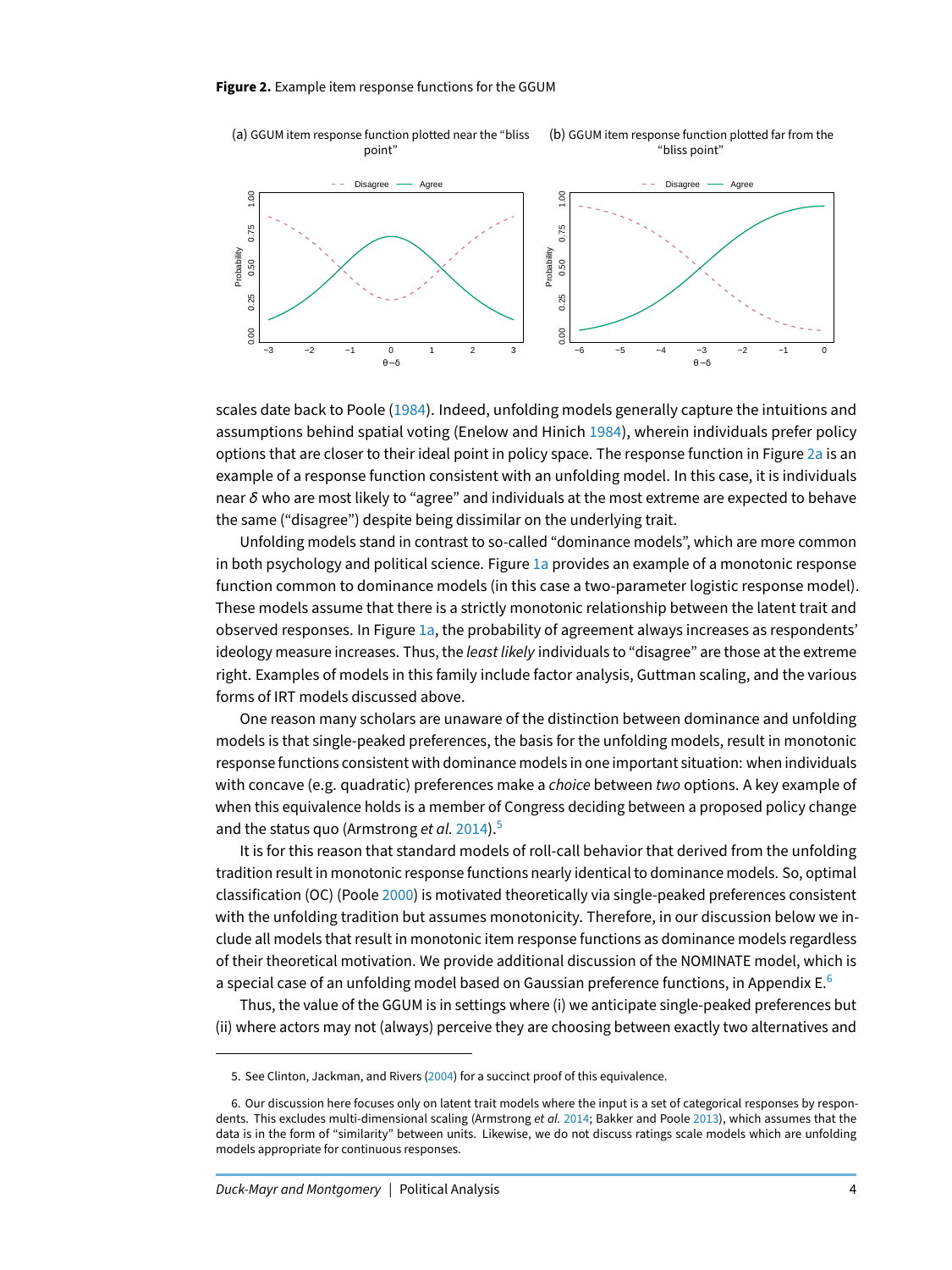(iii) where responses are categorical. Further, the method will be most appropriate in settings where it is the behavior of extreme individuals who are poorly explained by more traditional dominance models. As in our immigration battery example above, identifying the position of moderates is (relatively) unproblematic. For items with extreme bliss points (as shown in Figure [2b\)](#page-3-0), responses are unambiguous for all respondents and correspond nearly identically to monotonic response functions. (Indeed, as we illustrate below, the GGUM is able to easily accommodate monotonic items by estimating the  $\delta$  parameters to be relatively extreme.) The ambiguity only arises for moderate items—and the resulting disagreement arises primarily for extreme individuals.

Where in practice might this occur? As already discussed, GGUM might be useful for survey batteries where two-sided disagreement can occur. However, GGUM may also be valuable in studies of political elites where the choice set is not always between two options. For instance, in Supreme Court decision making, justices are not always presented with a binary choice, but instead can select among several options to either join opinions, join dissents, concur, or write their own opinions. Indeed, it is widely understood that votes relate only to the disposition of the lower court ruling while justices may be more interested in doctrine. So we observe responses (votes) to either support or oppose the lower court opinion. However, the *motivations* behind identical votes often do not match up at all—something we know from the written opinions themselves.

Another motivation for GGUM is illustrated by the U.S. House of Representatives. Here, GGUM may seem unneeded given the discussion above about the strong link between dominance and unfolding models in legislative voting. However, recent history suggests that members do not always vote in ways concomitant with monotonic response functions (c.f., Kirkland and Slapin [2019\)](#page-19-12). That is, members do not seem to be simply comparing the status quo and the proposal before them. Instead, members—especially ideologically extreme members—may refuse to support bills that move the status quo in their direction because the proposal is still "too far" from their ideal point (Slapin et al. [2018\)](#page-19-13).

Finally, a significant portion of the methodological work on latent scaling has focused on the U.S. context characterized by a strong two-party tradition that extends across institutions. In other settings, scholars have noted that models assuming binary agenda setting perform poorly (Spirling and McLean [2007;](#page-19-4) Zucco and Lauderdale [2011\)](#page-19-14). Below, we therefore also consider the model's performance in a comparative setting building on the analysis of Mexico's Instituto Federal Electoral in Estévez, Magar, and Rosas [\(2008\)](#page-18-11).

#### **3 MC3-GGUM**

More formally, we begin by modeling the full set of "hypothetical" response options as described above. GGUM is itself an extension of the general partial credit model (GPCM) (Muraki [1992;](#page-19-15) Bailey, Strezhnev, and Voeten [2017\)](#page-17-1), which extends the dichotomous IRT models for categorical responses where the order is not known *a priori*. For respondent  $i \in \{1, \ldots, n\}$  on item  $j \in \{1, \ldots, m\}$ , let  $k^*$  ∈ {0, ...,  $K_j^*$  – 1} indicate the hypothetical choice set where  $K_j^*$  is the number of hypothetical choice set where  $K_j^*$  is the number of hypothetical categories available for item  $j$  including, for example, agreeing from above and below.

Specifically, we denote the probability of *i* choosing option  $k^*$  for item *j* as  $P(z_{ij} = k^*|\theta_i) =$  $P_{jk^*}(\theta_i)$ , where  $z_{ij}$  are the hypothetical response categories, and

$$
P_{jk^*}(\theta_i) = \frac{\exp(\alpha_j [k^*(\theta_i - \delta_j) - \sum_{l=0}^{k^*} \tau_{jl}])}{\sum_{k^*=0}^{K_j^*-1} \exp(\alpha_j [k^*(\theta_i - \delta_j) - \sum_{l=0}^{k^*} \tau_{jl}])}.
$$
 (1)

This response probability derives directly from Muraki's GRM. Here  $\alpha_j$  is the usual "discrimination" parameter common to IRT model, and indicates the degree to which the item corresponds to the underlying dimension (similar to a factor loading). As described above,  $\delta_j$  is the "bliss point" which indicates the point in the latent space around which the item response function will be folded.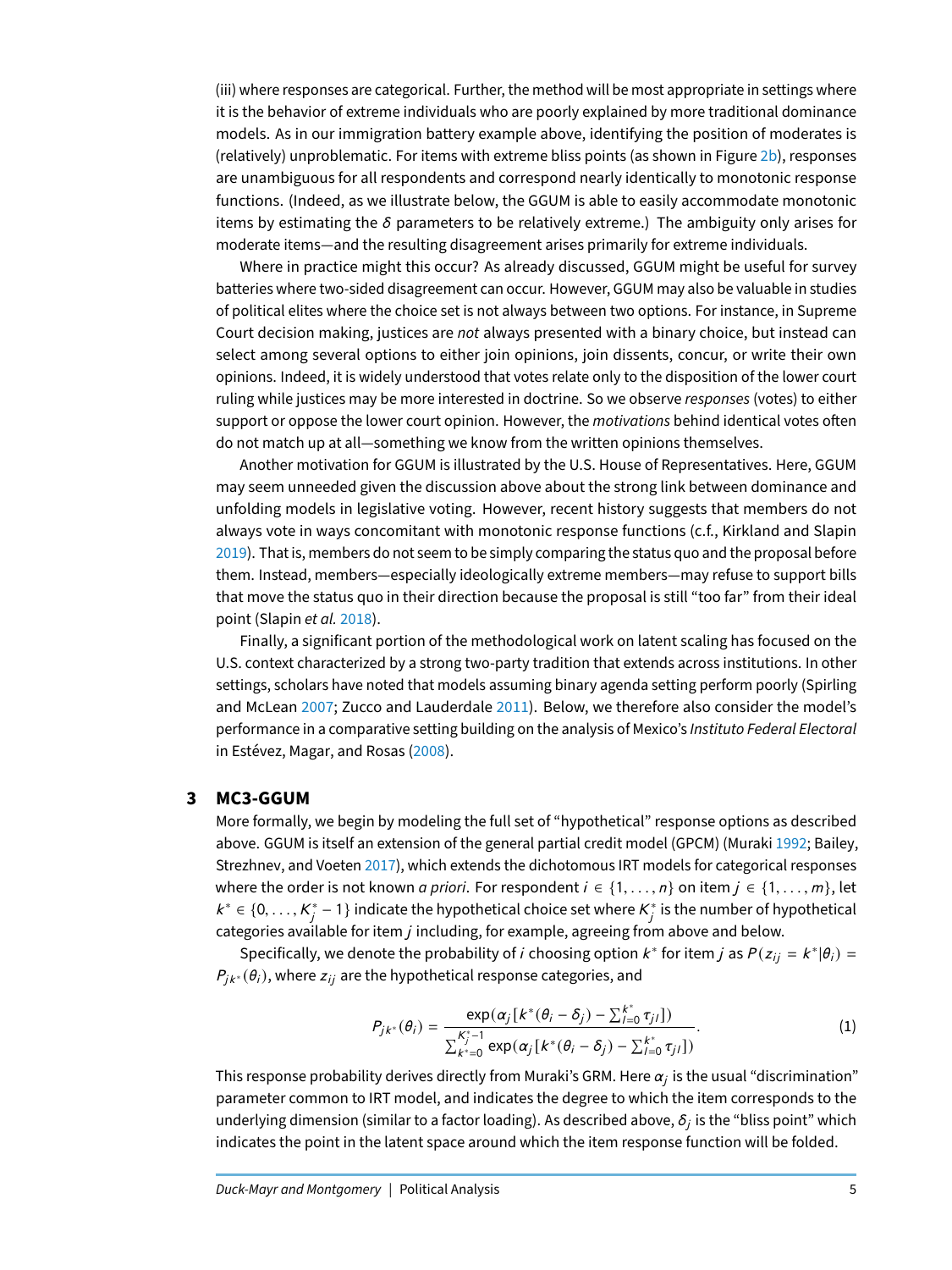Finally, the  $\tau_{ik}$  parameters determine where the various hypothetical response probabilities cross.<sup>[7](#page-5-0)</sup> Figure [3](#page-5-1) shows a two-category item, which implies four hypothetical categories. Assuming  $\alpha_i = 1$ , the various  $\tau_{ik}$  values determine how far away from  $\delta_i$  the item response functions for each hypothetical category of response will cross. The model is identified by setting  $\tau_{i0} = 0$  and  $\sum_{k^*=1}^{K_j^*} \tau_{jk^*} = 0.$ 

<span id="page-5-1"></span>

**Figure 3.** Probability of hypothetical responses as a function of  $\theta - \delta$  where  $\alpha = 1$  and  $\tau = (0, -1)$ .

The final step is to also combine the probabilities for hypothetical response options into the observed response categories. Thus, the probability that a respondent will "agree" are the sum of the probability they will "agree from below" and "agree from above." We also assume that the τ parameters are symmetric around the point  $(θ<sub>i</sub> - δ<sub>i</sub>) = 0$ . Thus, for each  $τ<sub>ik</sub>$  parameter in the model there exists an equivalent hypothetical response corresponding with  $-\tau_{ik}$ . Substantively, this assumption means we assume preferences to be symmetric and single peaked around  $\delta_j.$ 

This last step involves some tedious algebra as explicated in Roberts, Donoghue, and Laughlin [\(2000\)](#page-19-8), but the result is:

<span id="page-5-2"></span>
$$
P(y_{ij} = k | \theta_i) = \frac{\exp(\alpha_j [k(\theta_i - \delta_j) - \sum_{m=0}^k \tau_{jm}]) + \exp(\alpha_j [(2K_j - k - 1)(\theta_i - \delta_j) - \sum_{m=0}^k \tau_{jm}])}{\sum_{l=0}^{K-1} [\exp(\alpha_j [l(\theta_i - \delta_j) - \sum_{m=0}^l \tau_{jm}]) + \exp(\alpha_j [2K_j - l - 1)(\theta_i - \delta_j) - \sum_{m=0}^l \tau_{jm}]))},
$$
(2)

where  $P(\,y_{ij}=k|\theta_i)=P_{jk}(\theta_i)$  is the probability for the  $observed$  response  $y_{ij}$  and  $K_j$  is the number of observed response options. While unwieldy, this equation is actually a modest modification of the GPCM IRT model to allow for the "folding" of various hypothetical responses around  $\delta_i$  to create the observed responses. Appendix A provides additional discussion on how to interpret each parameter. We emphasize here, however, that although this parameterization appears ungainly, the total number of parameters estimated increases by only one parameter per item relative to standard IRT models. The primary difference is the assumed functional form.

With this equation, the likelihood for a set of responses **Y** is

$$
L(\mathbf{Y}) = \prod_i \prod_j \sum_k P_{jk} (\theta_i)^{I(y_{ij}=k)}
$$

Note that the summation here is over all possible responses to item  $i$ . Roberts, Donoghue, and Laughlin [\(2000\)](#page-19-8) outline a procedure whereby item parameters are estimated using a marginal maximum likelihood (MML) approach and the  $\theta$  parameters are then calculated by an expected a posteriori (EAP) estimator. de la Torre, Stark, and Chernyshenko [\(2006\)](#page-18-5) provides a Bayesian approach to estimation via Markov chain Monte Carlo (MCMC).

<span id="page-5-0"></span><sup>7.</sup> Appendix A provides additional information on the parameters and how they can be interpreted.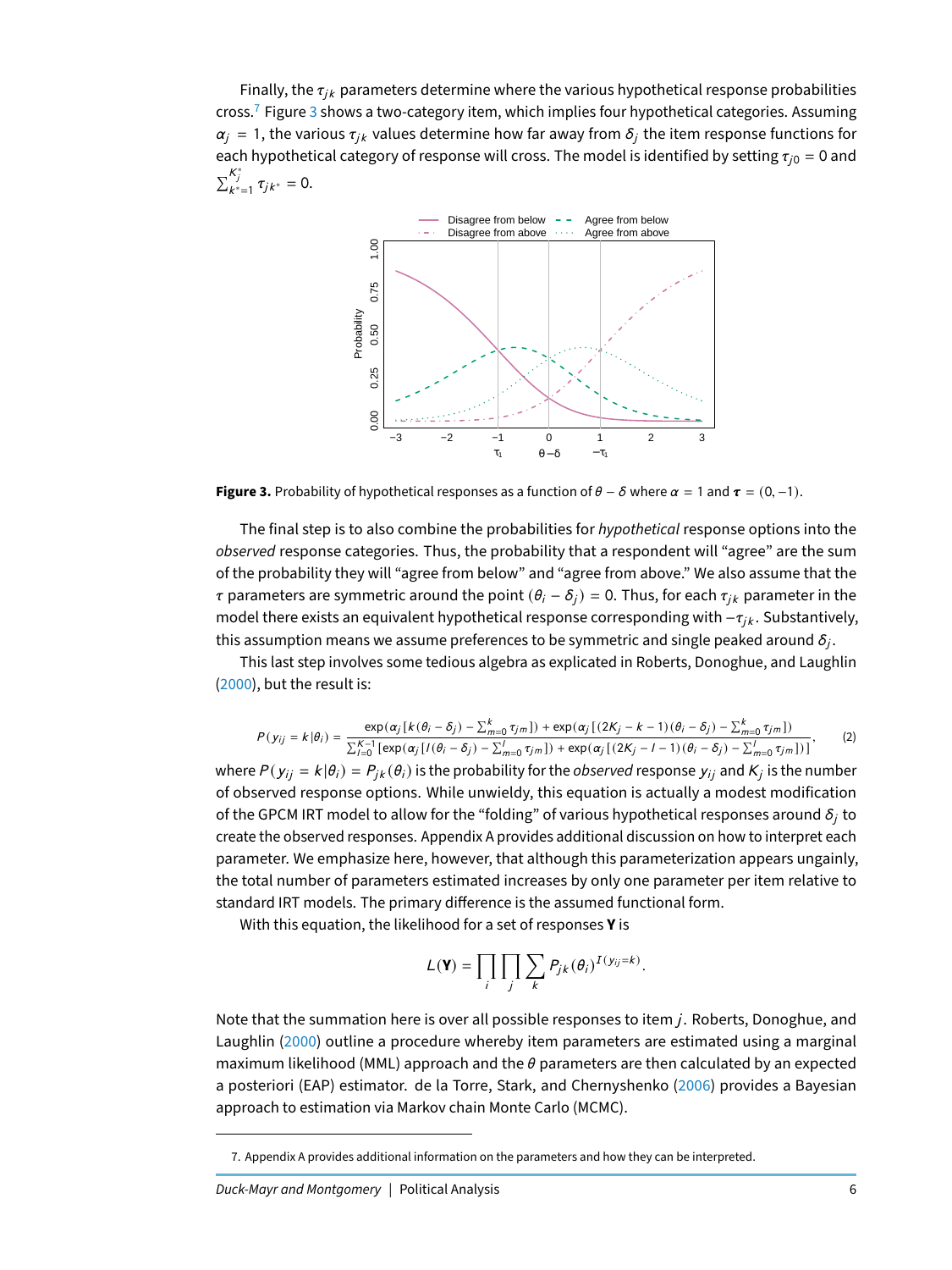However, there are a few aspects to the surface of the likelihood (and posterior) that make parameter estimation difficult. First, the construction of the model allows the likelihood to be multi-modal. The model is designed, after all, to reflect the fact that the same behavior (e.g., voting against the bill) can be evidence of two underlying states of the world (e.g., being extremely conservative or extremely liberal). Example profile likelihoods are shown in Appendix B.

Second, like many IRT models, the GGUM is subject to reflective invariance; the likelihood of a set of responses **Y** given θ and δ vectors is equal to the the likelihood of **Y** given vectors −δ and −θ (Bafumi et al. [2005\)](#page-17-0). However, unlike standard IRT models, simply restricting the sign of one (or even several)  $\theta$  or  $\delta$  parameters is not sufficient to shrink the reflective mode and identify the model. That is, because the likelihood is multimodal, constraining a few parameters will not eliminate the reflective invariance.

The consequence of these two facts together mean that both maximum likelihood models and traditional MCMC approaches struggle to fully characterize the likelihood/posterior surface absent the imposition of many strong *a priori* constraints. Further, both are sensitive to starting values and may focus on one mode—sometimes a reflective mode.

# 3.1 Estimation Via Metropolis coupled Markov Chain Monte Carlo

To handle these issues, we offer a new Metropolis coupled Markov chain Monte Carlo (MC3) approach, and implement this algorithm in our R package. $8$  To begin, we follow de la Torre, Stark, and Chernyshenko [\(2006\)](#page-18-5) in using the following priors:

 $P(\theta_i) \sim N(0, 1),$   $P(\alpha_i) \sim Beta(v_\alpha, \omega_\alpha, a_\alpha, b_\alpha),$ 

 $P(\delta_i) \sim Beta(v_\delta, \omega_\delta, a_\delta, b_\delta), P(\tau_{ik}) \sim Beta(v_\tau, \omega_\tau, a_\tau, b_\tau),$ 

where  $Beta(v, \omega, a, b)$  is the four parameter Beta distribution with shape parameters v and  $\omega$ , with limits  $a$  and  $b$  (rather than 0 and 1 as under the two parameter Beta distribution). These priors have been shown to be extremely flexible in a number of settings allowing, for instance, bimodal posteriors (Zeng [1997\)](#page-19-16). However, the priors censor the allowed values of the item parameters to be within the limits a to b. As discussed in Appendix C, researchers must take care that the prior hyperparameters are chosen so they do not bias the posterior via censoring.

We utilize an MC3 algorithm (Gill [2008,](#page-18-12) 512-523; Geyer [1991\)](#page-18-13) for drawing posterior samples, and the complete algorithm is shown in Appendix C. In MC3 sampling, we use N parallel chains at inverse "temperatures"  $\beta_1 = 1 > \beta_2 > ... > \beta_N > 0$ . Parameter updating for each chain is done via Metropolis-Hastings steps, where new parameters are accepted with some probability  $p$  that is a function of the current value and the proposed value (e.g.,  $\rho\left(\theta_{bi}^*,\theta_{bi}^{t-1}\right)$ ). The "temperatures"<br>see if , this see heldility because the concerned also see while the because the contribution of the modify this probability by making the proposed value more likely to be accepted in chains with lower values of  $\beta_b$ . Formally, the probability p of accepting a proposed parameter value becomes  $\rho^{\beta_b}$ , so that chains become increasingly likely to accept all proposals as  $\beta\to 0.$ 

The goal here is to have higher temperature chains that will more quickly explore the posterior and therefore be more likely to move between the various modes in the posterior. We then allow adjacent chains to "swap" states periodically as a Metropolis update. Since only draws from the first "cold" chain are recorded for inference, the result is a sampler that will simultaneously be able to efficiently sample from the posterior around local modes while also being able to jump between modes that are far apart. Intuitively the idea is to use the "warmer" chains to fully explore the space to create a somewhat elaborate proposal density for a standard Metropolis-Hasting procedure.

<span id="page-6-0"></span><sup>8.</sup> We emphasize that our focus in this subsection is exclusively on the approach to estimation and not the model itself. The MC3 procedure offers considerable advantages to alternative estimation schemes for the GGUM model as discussed more fully below as well as in Appendix C. However, the advantages of the GGUM relative to standard IRT models is a function of the model and not the estimation procedure per se. Any proper MCMC routine should, in theory, return the same posterior. As we show in the Appendix, however, prior MCMC algorithms routinely fail to fully characterize the posterior as they become stuck in local modes.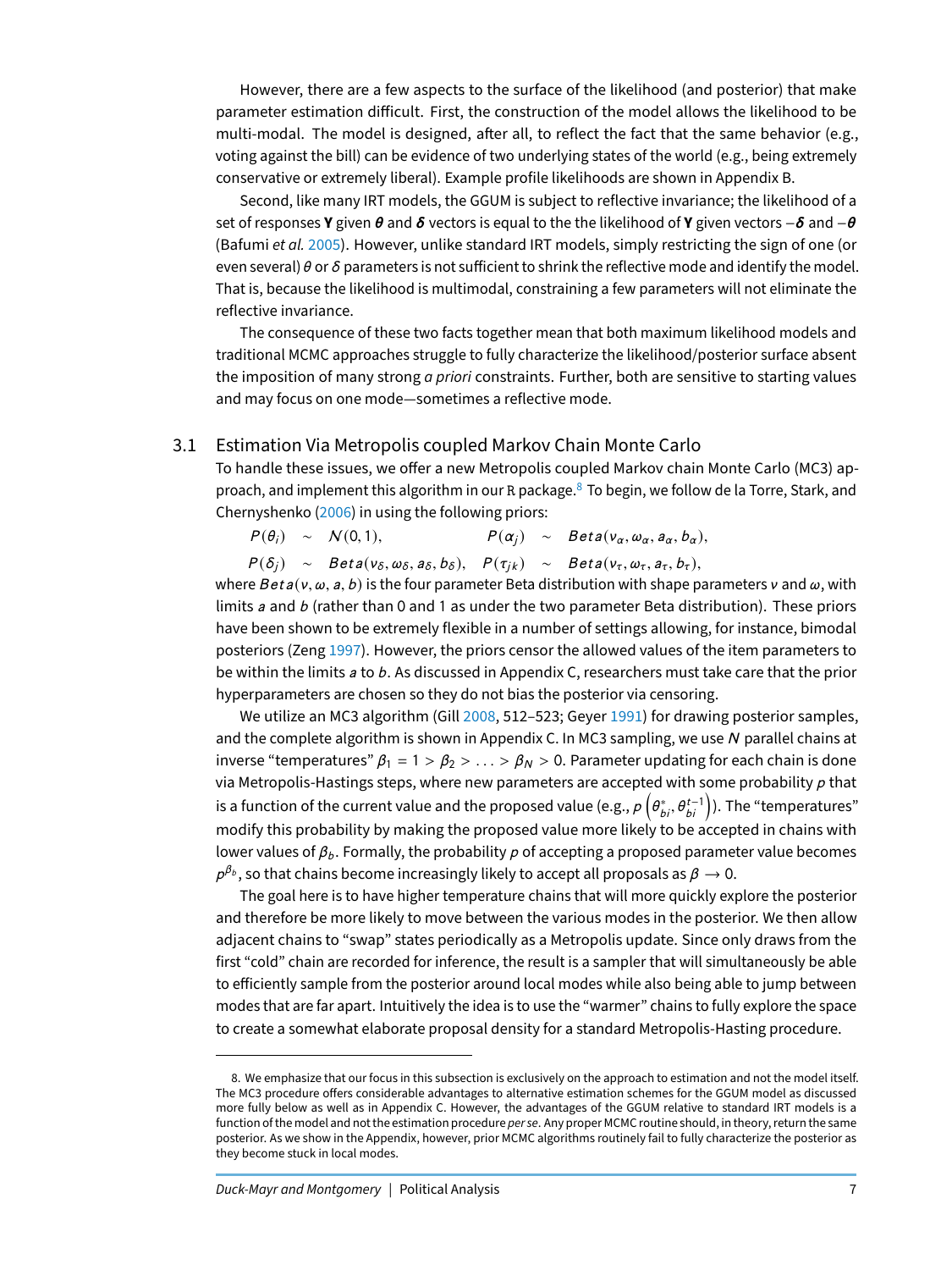To illustrate the difference in propensity to accept proposals between colder and hotter chains, we simulated data from 100 respondents and 10 items with four options each and ran two chains for 1,000 iterations from the MC3 sampler, one with an inverse temperature of 1, the other with an inverse temperature of 0.2 (no swapping between chains was permitted). <sup>[9](#page-7-0)</sup> The results are shown in Figure [4.](#page-7-1) Figure [4a](#page-7-1) shows the draws for the latent trait parameter for the first respondent for the "cold" chain and for the "hot" chain, and Figure [4b](#page-7-1) shows the density plots for the last 750 draws. You can see the hotter chain explores the posterior space more freely, and more proposals are accepted; the acceptance rates were 0.29 and 0.73 for the cold and hot chains, respectively. While the density of draws for the cold chain is a single peak concentrated around a small range of values in one posterior mode, the heated chain freely explores a "melted" posterior surface. It is critical to note that these "warm" chains are not preserved for inference. Rather, they simply propose new parameter values for colder chains and only the proper chain ( $\beta = 1$ ) is ultimately used.

<span id="page-7-1"></span>**Figure 4.**  $\theta_1$  draws for chains with inverse temperatures 1 and 0.2. The blue line shows draws from the cold chain with inverse temperature of one, the orange line shows draws from the hot chain with inverse temperature of 0.2, and the dashed gray line shows the true value of  $\theta_1$ .



In Appendix C we compare our proposed estimation methods with both the MML routine proposed in Roberts, Donoghue, and Laughlin [\(2000\)](#page-19-8) and the the MCMC approach outlined in de la Torre, Stark, and Chernyshenko [\(2006\)](#page-18-5). We find that the MC3 algorithm significantly reduces the root mean squared error (RMSE) for key parameters in finite samples relative to the MML algorithm and avoids becoming stuck in single modes as is common with the extant MCMC algorithm.

### 3.2 Identification

Most Bayesian IRT models rely on constraints placed on specific parameters to achieve identification during the actual sampling process. We follow this procedure in part by identifying the scale of the latent space via a standard normal prior on  $\theta$ . For the reasons discussed above, however, standard constraints will not prevent an MCMC or MC3 sampler from visiting reflective modes. To avoid this problem, we instead allow the MC3 algorithm to sample the posterior without restriction, then impose identification constraints post-processing.<sup>[10](#page-7-2)</sup> Since for this model the only source of invariance is rotational invariance, restricting the sign of one relatively extreme item location or respondent latent trait parameter is sufficient to separate samples from the reflective mode.

For example, we post-process the output of our MC3 algorithm on the voting data from the 92nd

<span id="page-7-0"></span><sup>9.</sup> For the simulation, the respondents' latent trait parameters were drawn from a standard normal, the item discrimination parameters were distributed  $Beta(1.5, 1.5, 0.5, 3.0)$ , the item location parameters were distributed Bet a (2.0, 2.0, -3.0, 3.0), and the option threshold parameters were distributed Bet a (2.0, 2.0, -2.0, 0.0), and the responses were selected randomly according to the response probabilities given by Equation [2.](#page-5-2)

<span id="page-7-2"></span><sup>10.</sup> This approach is available, for example, in the popular pscl R package (Jackman [2017\)](#page-18-14). For a mathematical proof that post-processing constraints are just as valid to break invariance as *a priori* constraints, see Proposition 3.1 and Corollary 3.2 in Stephens [\(1997\)](#page-19-17).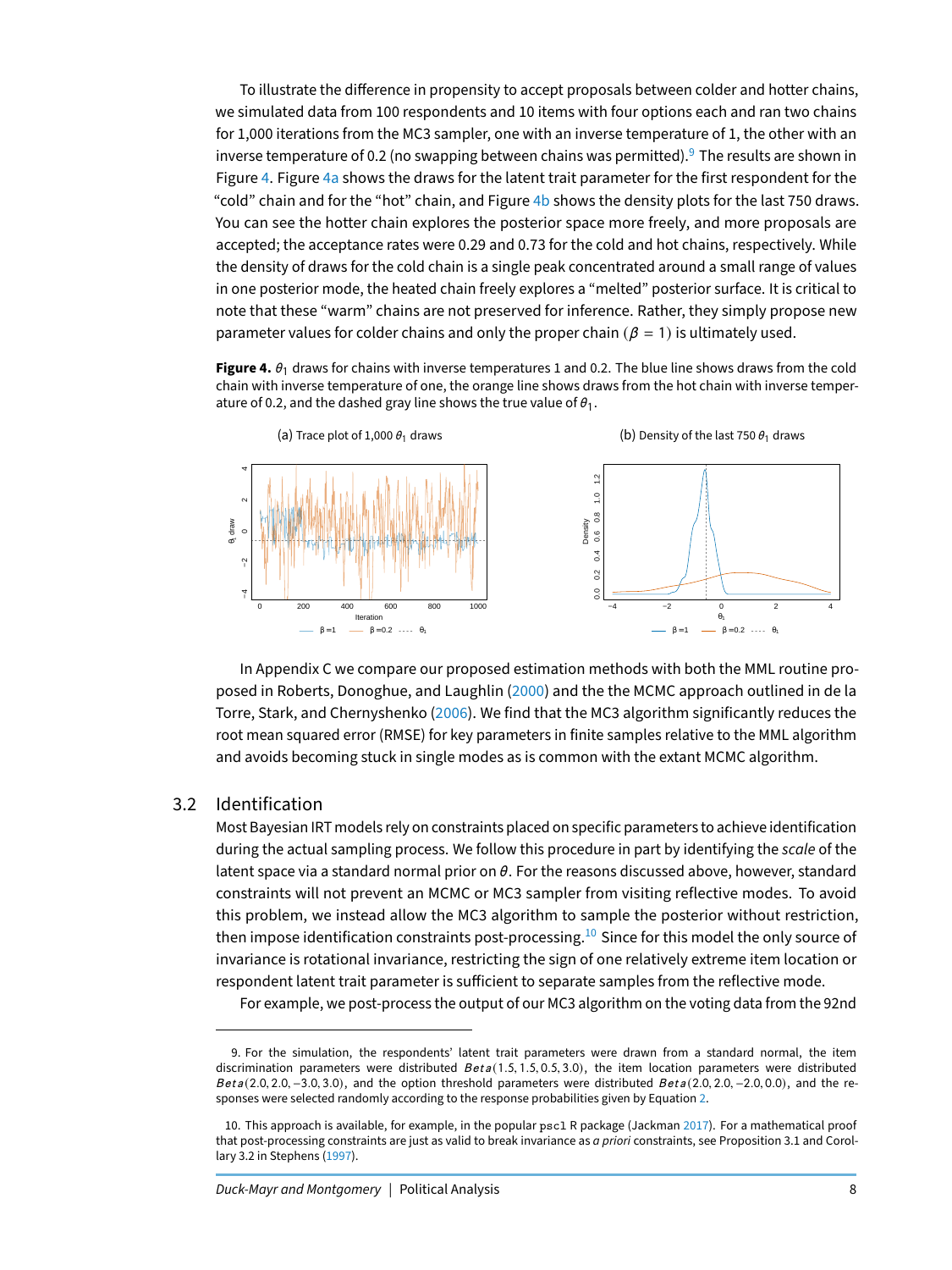Senate (see Appendix F) using Sen. Ted Kennedy's  $\theta$  parameter (restricting its sign to be negative). Figure [5](#page-8-0) shows the traceplot and posterior density for two independent chains for the famous conservative Sen. Barry Goldwater (R-Arizona). Before post-processing, the chains jump across reflective modes. Once we impose our constraint on Ted Kennedy, the posterior for Goldwater is restricted to the positive (conservative) side.



<span id="page-8-0"></span>![](_page_8_Figure_2.jpeg)

# **4 Advantages and disadvantages of MC3-GGUM**

In the next section, we turn to four applications to illustrate the advantages of the method in a variety of settings. However, it is worth pausing first to briefly consider the potential limitations of our approach relative to alternative methods already in the literature.

First, we may be worried that while the MC3-GGUM performs well when its assumptions are met, it may perform worse than standard methods in cases where the usual monotonicity assumptions hold. While it is true that standard models will always perform better when their assumptions are met, in practice the MC3-GGUM performs well (if not identically) even when a standard IRT model is exactly correct. To show this, we simulated responses from 100 individuals to 400 binary items according to the model described in Clinton, Jackman, and Rivers [\(2004\)](#page-18-2) and estimated using the R package MCMCpack (Martin, Quinn, and Park [2011\)](#page-19-18). We then estimate the GGUM from this data and compare the in-sample fit statistics in Table  $1.^{\rm 11}$  $1.^{\rm 11}$  $1.^{\rm 11}$  $1.^{\rm 11}$ 

The results show that in the presence of monotonic response functions the MC3-GGUM recovers ideological estimates that are nearly (if not exactly) identical in terms of fit. Indeed, the  $\theta$  estimates from the two approaches are correlated at 0.999. This is because for items with strictly increasing response functions, the non-monotonic gradient is estimated to occur outside of the support of the  $\theta$  estimates meaning that the non-monotonicity has no effect. An example of this case is shown in Figure [2b,](#page-3-0) which shows the IRF far from the "bliss point"  $\delta_j.$ 

A second consideration is that the MC3-GGUM is a unidimensional model and we are aware of

<span id="page-8-1"></span><sup>11.</sup> Often in political science for such data fit statistics such as aggregate proportional reduction in error (APRE), percent correctly classified, area under the receiver operating characteristic curve (AUC), or Brier score are used to compare models.However, for these models we can directly compare the log likelihood of the data given the model, which is what we report in Table [1.](#page-9-0) We also report these other fit statistics in Appendix D.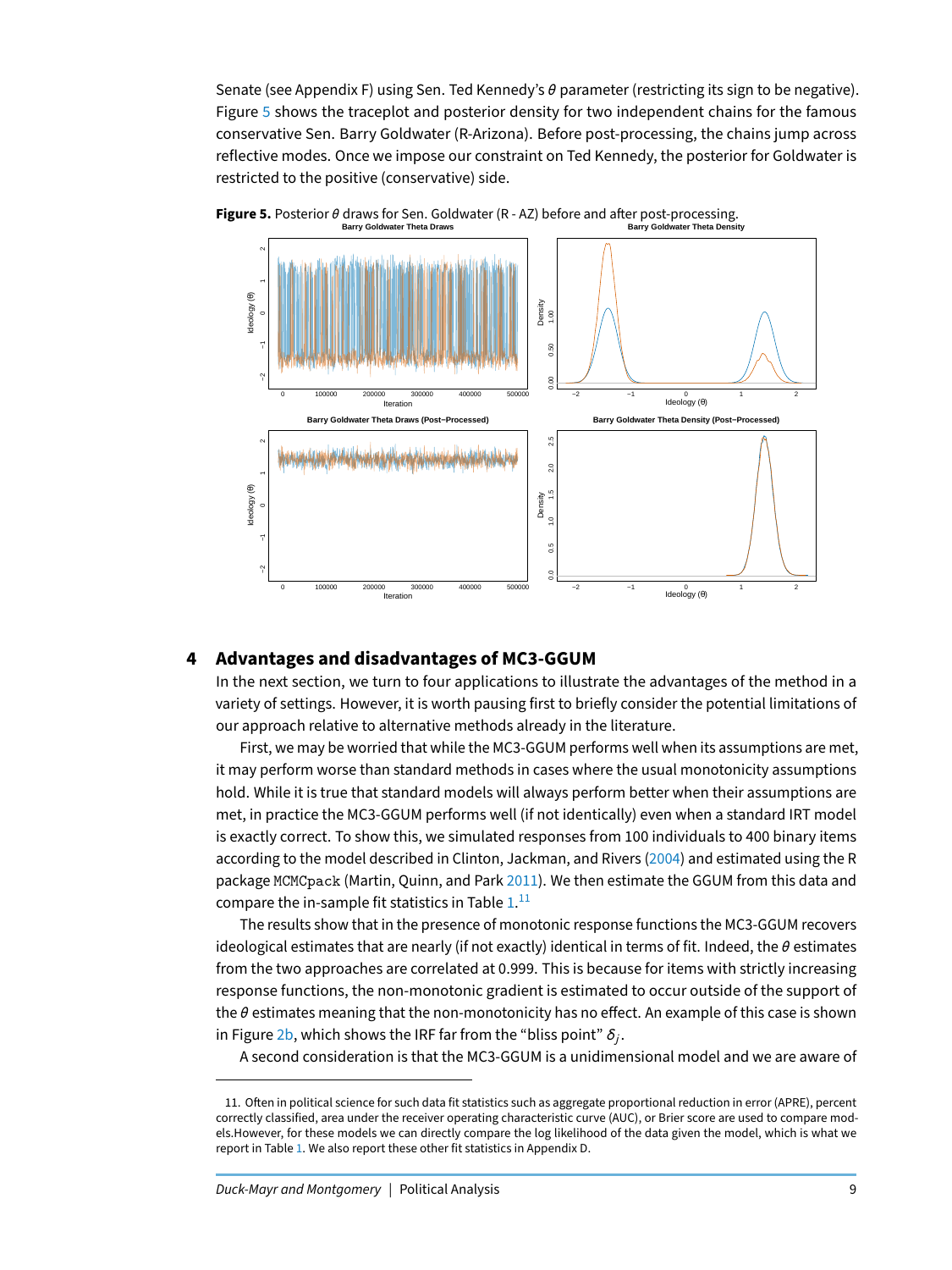<span id="page-9-0"></span>**Table 1.** Comparing log likelihood for the Clinton-Jackman-Rivers monotonic IRT model and the MC3-GGUM for responses simulated under the Clinton-Jackman-Rivers model. The log likelihoods are near-identical for monotonic response functions; the respondent parameters correlate at 0.999.

| Model | Log likelihood $(\mathcal{L})$ | $\mathcal{L}/N$ | Mean $\theta$ s.d. |
|-------|--------------------------------|-----------------|--------------------|
| CJR.  | -18989                         | $-0.47$         | 0.11               |
| GGUM  | $-19021$                       | $-0.48$         | 0.11               |

Note: N is the number of non-missing responses in the data (in this case, no responses were simulated as missing, so that  $N = nm$ ).

no implementations that allows for more than one dimension. As we show below, the model is still very useful for better understanding political behaviors in many important settings, but the GGUM would not be an appropriate choice in settings where we anticipate multiple dimensions *a priori*.

A related concern is that GGUM conflates non-monotonic responses with a second (monotonic) dimension. This is particularly salient in our application to Congress below. To explore this possibility we simulate a roll-call record with 100 respondents and 400 items from a standard IRT model assuming the presence of a second dimension. We then fit a MC3-GGUM model to this data as well as a two-dimensional CJR model. The estimates from both the MC3-GGUM and a two-dimensional IRT model are essentially identical (correlations are greater than 0.99) indicating that the mere presence of a second dimension should not lead MC3-GGUM to confuse ends against the middle voting with two-dimensional voting.<sup>[12](#page-9-1)</sup> Thus, it is not true that the GGUM is simply picking up on a latent second dimension. We demonstrate this further in Appendix F with simulated and real-world data. If there is no GGUM-like behavior and member ideologies are two-dimensional, MC3-GGUM will simply measure the first dimension. It is not so easily confused.

One can of course construct instances where the MC3-GGUM would mistake a second dimension for ends against the middle voting. A particularly salient example might be if there was a second dimension correlated with extremity on the first dimension. So for instance, we could imagine a second dimension representing "party loyalty" that declines for extreme members of a caucus. This argument is similar in flavor to arguments proposed by Spirling and McLean [\(2007\)](#page-19-4) and Zucco and Lauderdale [\(2011\)](#page-19-14). But the general argument that the GGUM and a multidimensional model are in some way equivalent representations of the same data generating process is simply untrue.

Further, there are obvious computational costs associated with running multiple chains at differing temperatures that work to increase the computational burden and the time the model takes to run. This is particularly true considering the much faster implementations of standard models proposed in Imai, Lo, and Olmsted [\(2016\)](#page-18-15) that do not rely on sampling. However, our custom implementation of MC3-GGUM generates posterior samples in a reasonable amount of time given the additional computational overhead. For example, in our Supreme Court application in Section [5.2,](#page-12-0) the MCMCpack (Martin, Quinn, and Park [2011\)](#page-19-18) implementation of the Martin and Quinn [\(2002\)](#page-19-1) model generated about 246 posterior samples per second while our MC3-GGUM implementation produced 87 posterior samples per second despite running six chains; that is, despite doing six times the work, we were able to streamline our implementation enough so that it only required a little less than three times the run time as the Martin and Quinn [\(2002\)](#page-19-1) model. (This resulted in a 14 minute 56 second run time for the Martin and Quinn [\(2002\)](#page-19-1) model and a 42 minute 8 second run time for the MC3-GGUM model in this application).

<span id="page-9-1"></span><sup>12.</sup> These results are also replicated using the W-NOMINATE model. Likewise, the GGUM scores are essentially uncorrelated with the second NOMINATE dimension and are also uncorrelated with extremity on the second dimension estimates. See Appendix F for additional details.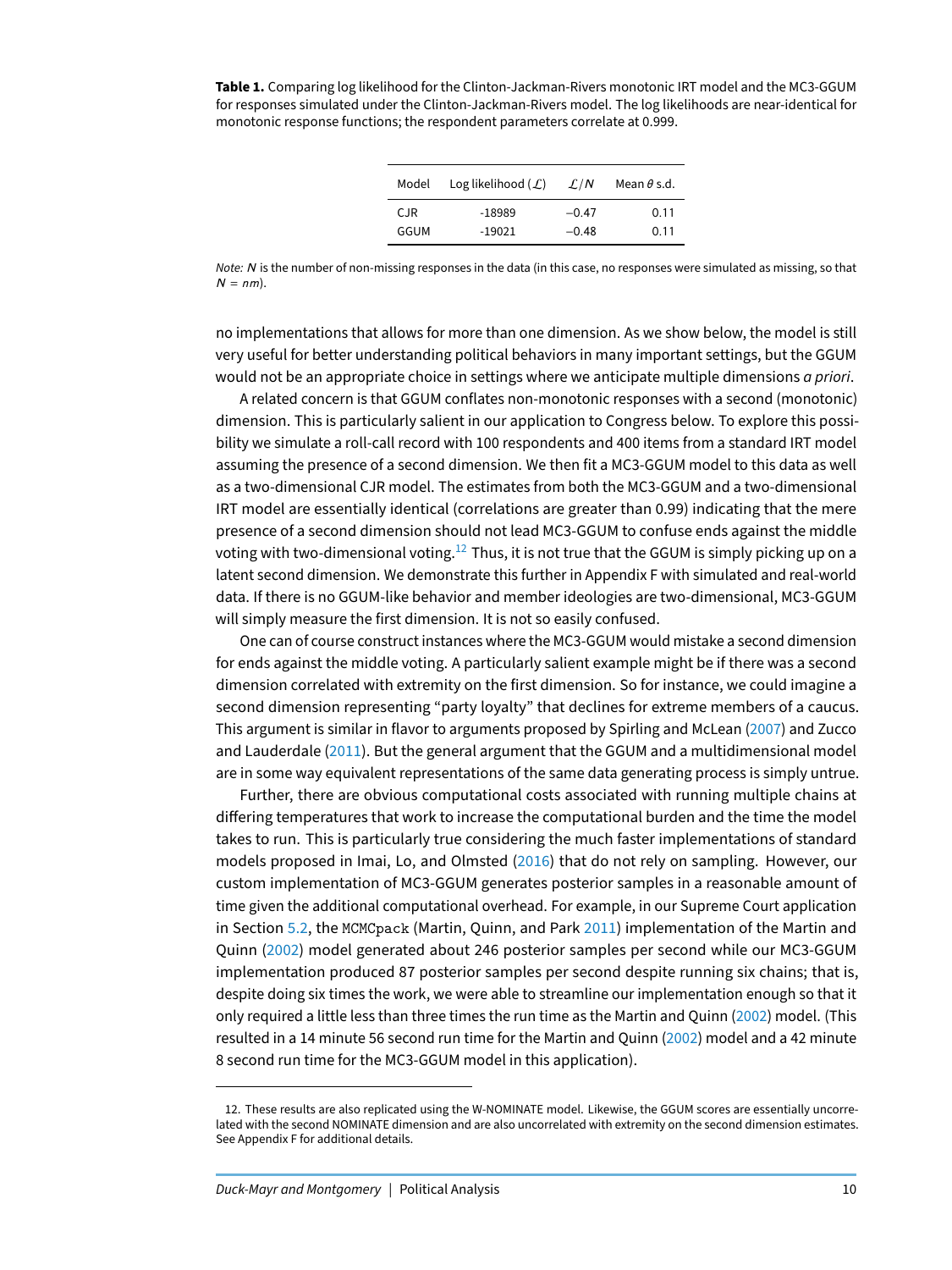Finally, as noted above, researchers need to examine the posteriors to ensure that there is no censoring at the outer bounds for the item parameters resulting from the Beta priors. For instance, we found this to be an issue for some of the more extreme (lopsided) votes in our analysis of congressional voting below. In these cases, researchers will need to try alternative hyperparameters.

In general, MC3-GGUM is most appropriate and useful when attempting to scale political actors in a unidimensional ideological space when ends against the middle behavior is present for at least some of the votes (or cases, or survey items). In the next section, we show that this behavior is indeed present in a wide variety of political contexts and using MC3-GGUM in those cases improves the substantive insights we glean from our data.

#### **5 Applications**

In this section, we provide four applications of MC3-GGUM to political science data. These examples serve to illustrate the strengths of the method and highlight the substantive insights that the model can provide. We begin simply by analyzing a survey battery where some items exhibit two-sided disagreement. Then we analyze votes by justices in the United States Supreme Court and finally the the study of voting in the U.S. House of Representatives.<sup>[13](#page-10-0)</sup> While we do note that MC3-GGUM offers superior model fit to the data, our primary motivation remains offering superior substantive insights. That is, we argue that the substantive conclusions reached based on the item characteristic curves and ability estimates are more in line with the empirical realities and thus more valid.

#### 5.1 Immigration survey battery

To illustrate the basic properties of MC3-GGUM we developed and fielded a ten-item battery consisting of statements related to immigrants and immigration policy and offering respondents a standard 5-item Likert scale with options ranging from "strongly disagree" (1) to "strongly agree" (5).<sup>[14](#page-10-1)</sup> Some items represented extreme statements designed to elicit "one-sided" disagreement. However, we also included items that could draw "two-sided" disagreement in a way that is inconsistent with traditional IRT models (see Figure [6\)](#page-11-0). The complete inventory and additional information about this survey are shown in Appendix G.

With this data, we fit our MC3-GGUM model<sup>[15](#page-10-2)</sup> and compare it to a graded response model (the GRM is a standard IRT model appropriate for ordered categorical data) using the ltm package in R. Figure [6](#page-11-0) shows the item response functions for two moderate survey items in the battery and one more extreme item. The figure shows that while MC3-GGUM clearly identifies the two-sided disagreement in the survey responses, the GRM views them as essentially providing no information about the underlying latent trait (shown by the flat slopes for the lines). The final figure shows that the GGUM also identifies the more extreme items as being one-sided (although there is some non-monotonicity on the far left of the distribution).

As a consequence the MC3-GGUM provides a slightly different measure of respondents' latent position on immigration policy. While they are strongly (if imperfectly) correlated with each other  $(r = 0.936)$ , the MC3-GGUM was more strongly correlated with self-reported ideology than the GRM

<span id="page-10-0"></span><sup>13.</sup> In the Appendix, we provide another application outside the U.S.: Studying votes by Mexico's Federal Electoral Institute.

<span id="page-10-1"></span><sup>14.</sup> We received 2, 621 responses after removing respondents who failed attention checks or who "straight-lined" their responses to the battery.

<span id="page-10-2"></span><sup>15.</sup> We produced two recorded chains, each obtained by running six parallel chains at the inverse temperature schedule (1.00, <sup>0</sup>.97, <sup>0</sup>.94, <sup>0</sup>.92, <sup>0</sup>.89, <sup>0</sup>.86) for 10,000 burn-in iterations and 10,000 recorded iterations. The temperature schedule was determined using the optimal temperature finding algorithm from Atchadé, Roberts, and Rosenthal [\(2011\)](#page-17-7), which is implemented and available for use in our package. Convergence of all posteriors in this paper was assessed using the Gelman and Rubin [\(1992\)](#page-18-16) criteria and reached standard levels near 1.1 or below. Mixing in this model is generally quite high and no other issues with the sampler were detected. Acceptance rates for the Metropolis-Hastings steps are near 0.23.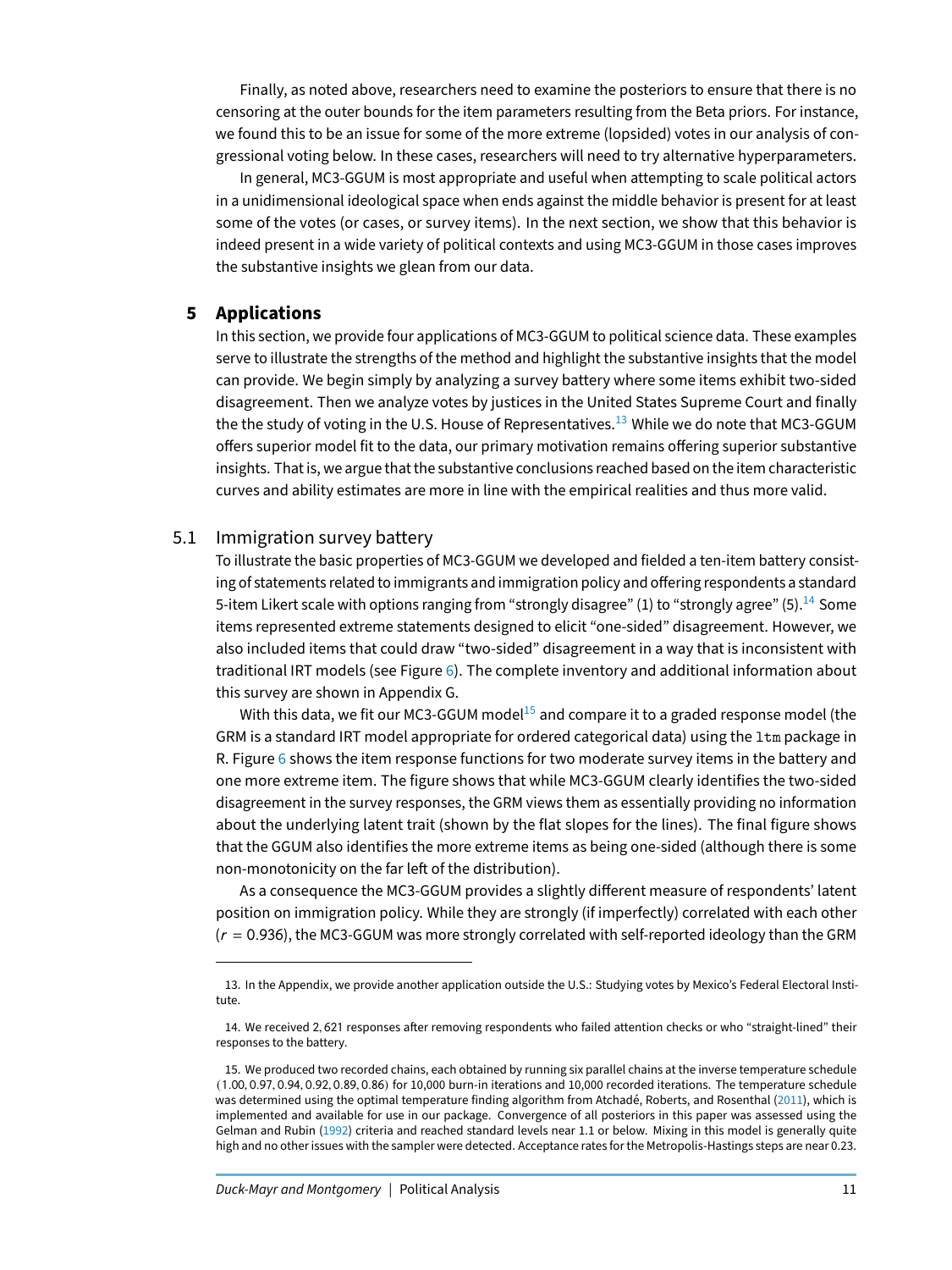<span id="page-11-0"></span>**Figure 6.** Item response functions for two moderate items and one more extreme item measuring immigration attitudes. The full inventory is shown in Appendix G.

![](_page_11_Figure_1.jpeg)

(a) There should be a way for undocumented immigrants currently living in the U.S. to stay in the country legally, but only if certain requirements are met like learning English and paying a significant fine.

(b) I am fine with the current level of enforcement of U.S. immigration laws.

![](_page_11_Figure_4.jpeg)

Strongly disagree  $\cdots$  Disagree  $\cdots$  Neither - Agree  $\cdots$  Strongly agree

![](_page_11_Figure_6.jpeg)

(c) Immigration of high-skilled workers makes the average American better off.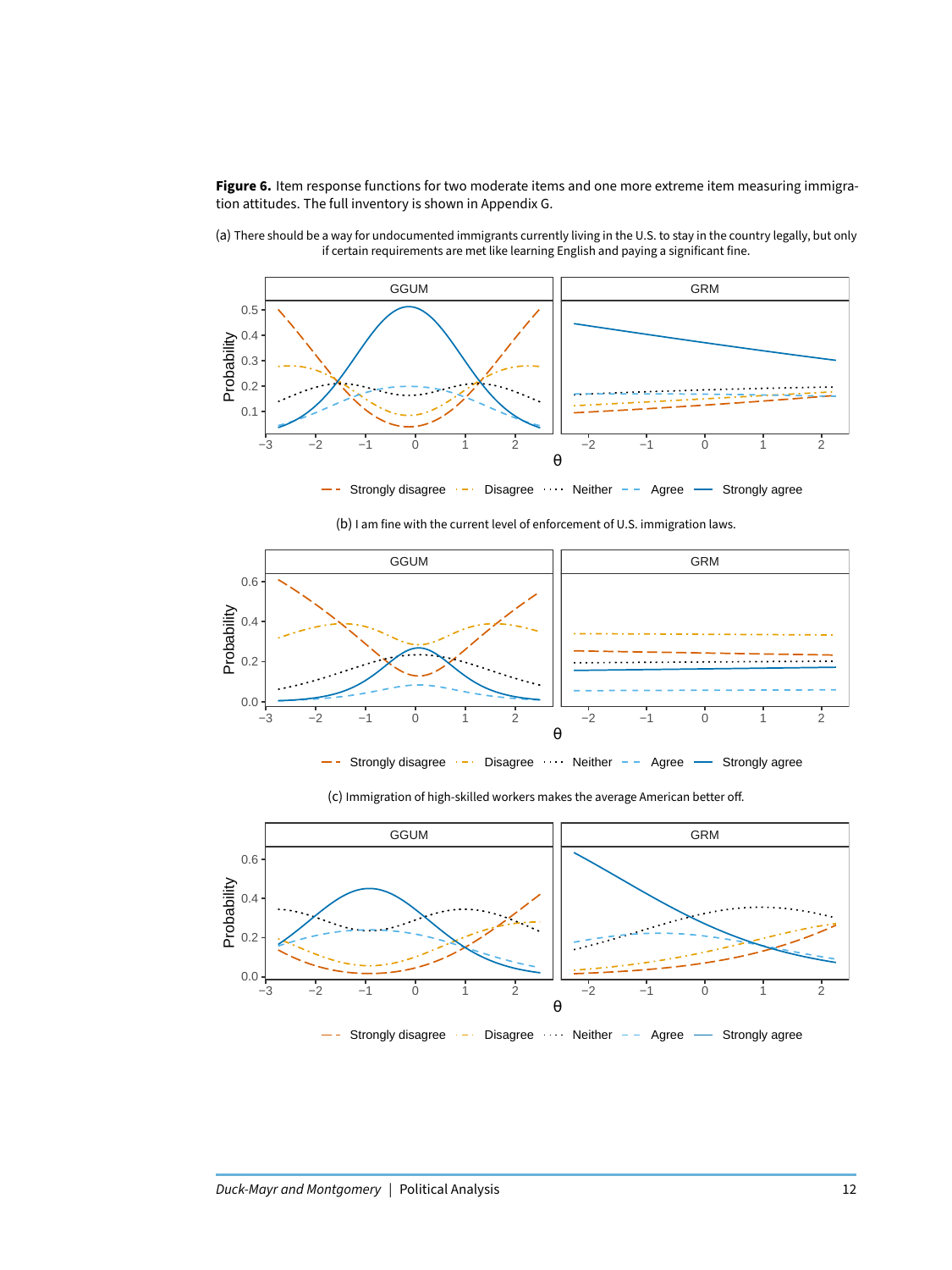#### 5.2 The U.S. Supreme Court

<span id="page-12-0"></span>For our Supreme Court application, we analyze all non-unanimous cases from the 1704 natural court, or the period beginning when Justice Elena Kagan was sworn in and ending with the death of Justice Antonin Scalia. We treat each case as a single "item" with two observable responses: voting for the outcome supported by the majority, or with the dissent. Under this coding scheme, we have 203 non-unanimous cases. $^{17}$  $^{17}$  $^{17}$ 

The results illustrate several advantages of the GGUM over monotonic IRT models (Clinton, Jackman, and Rivers [2004;](#page-18-2) Martin and Quinn [2002\)](#page-19-1) commonly used to analyze Supreme Court voting. Most importantly, we gain the ability to concisely explain disparate voting coalitions. This is exemplified by Comptroller of the Treasury of Maryland v. Wynne, a case revolving around the dormant Commerce Clause of the Constitution as applied to a tax scheme by the state of Maryland. Here we observe a centrist majority opinion drawing dissents from both ends of the ideological spectrum. The majority opinion ruled the tax law to be unconstitutional as it violated existing jurisprudence by discriminating against interstate commerce. Justices Scalia and Thomas authored a dissents on the grounds that the dormant Commerce Clause does not exist. At the other end, Justice Ruth Bader Ginsburg authored a separate dissent (joined by Justice Elena Kagan) that while the dormant Commerce Clause does exist, it should not be interpreted so stringently as to disallow Maryland's tax scheme.

Figure [7](#page-12-3) shows the item response functions from both the Martin-Quinn model and GGUM with the estimated positions of the Justices. Due to the monotonicity assumption, the standard IRT model treats this case as if it provides essentially no information about ideology; voting in the case appears to be entirely non-ideological. This is shown by the flat lines shown in Figure [7\(](#page-12-3)b). On the other hand, the GGUM item response function, shown in Figure  $7(a)$  $7(a)$ , indicates that the model can learn from such disagreement since the dissents are joined by two ideologically opposed but (somewhat) coherent groups. That is, we are able to adequately account for these voting coalitions based on justices' ideologies and provide more accurate predictions for their voting decisions.

<span id="page-12-3"></span>**Figure 7.** Item response functions for Comptroller of the Treasury of Maryland v. Wynne (2015). The probability of each justice's actual response is marked and labeled with the justice's initials.

![](_page_12_Figure_6.jpeg)

However, for many decisions a monotonic item response function is completely appropriate. This is exemplified by Arizona v. United States, where the majority coalition consisted of Justices

<span id="page-12-1"></span><sup>16.</sup> MC3-GGUM accurately predicted 45% of cases correctly and had a sensitivity of 0.68 and 0.72 for the 1 (strongly disagree) and 5 (strongly agree) response options. This compares to 43%, 0.54, and 0.63 for the standard GRM.

<span id="page-12-2"></span><sup>17.</sup> We produced two recorded chains, each obtained by running six parallel chains at the inverse temperature schedule (1.00, <sup>0</sup>.89, <sup>0</sup>.79, <sup>0</sup>.71, <sup>0</sup>.63, <sup>0</sup>.56) for 5,000 burn-in iterations and 25,000 recorded iterations.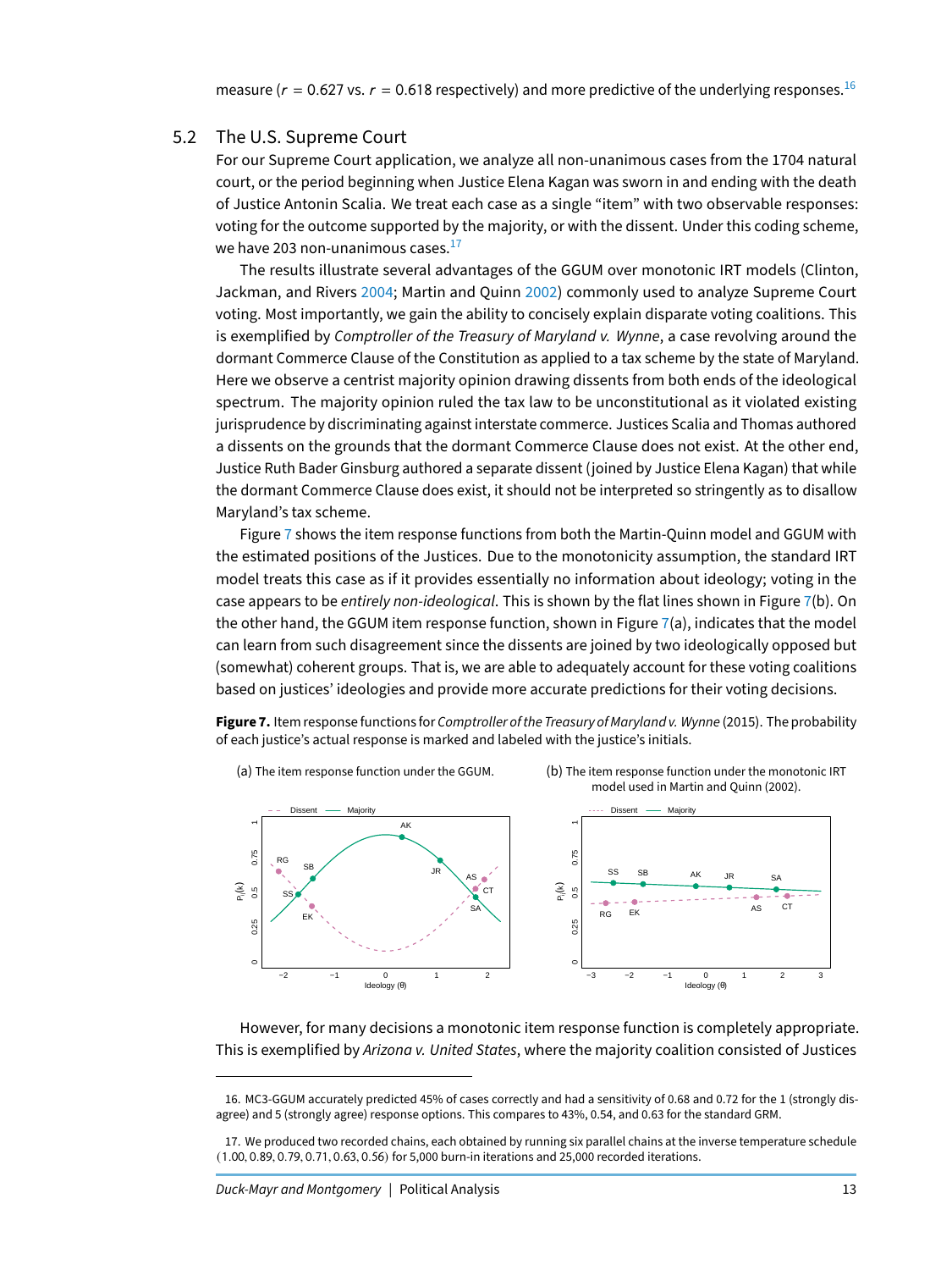Roberts, Kennedy, Ginsburg, Breyer, and Sotomayor, with partial dissents coming from Justices Scalia, Thomas, and Alito. In this case, with a clear left-right divide on the court, Figure [8](#page-13-0) shows that both GGUM and Martin-Quinn scores result in very similar monotonic response functions.

<span id="page-13-0"></span>**Figure 8.** Item response functions for Arizona v. United States (2012). The probability of each justice's actual response is marked and labeled with the justice's initials.

![](_page_13_Figure_2.jpeg)

We also compare fit in Table [2.](#page-13-1) The result shows that GGUM provides a modest improvement over standard methods, meaning we get estimates that are both more precise and more accurate.<sup>[18](#page-13-2)</sup> It also shows that the posterior variance for our estimates is lower, resulting from the higher amount of information (in a statistical sense) that we derive from items when the IRFs are less flat. In summary, we are able to simultaneously provide more accurate predictions, with less uncertainty, while also being more consonant with our substantive understanding of the data generating process.

<span id="page-13-1"></span>**Table 2.** Log likelihood for all models for the U.S. House of Representatives and U.S. Supreme Court applications.

|                    | Model    | Log likelihood $(\mathcal{L})$ | $\mathcal{L}/N$ | Mean $\theta$ s.d. |
|--------------------|----------|--------------------------------|-----------------|--------------------|
| U.S. Supreme Court | MC3-GGUM | $-540$                         | $-0.30$         | 0.22               |
|                    | CJR.     | $-563$                         | $-0.31$         | 0.26               |
|                    | МO       | $-554$                         | $-0.31$         | 0.37               |
| U.S. House         | MC3-GGUM | $-34595$                       | $-0.10$         | 0.08               |
|                    | CJR.     | $-37308$                       | $-0.11$         | 0.12               |
|                    |          |                                |                 |                    |

Note: N is the number of non-missing responses in the data.

# 5.3 The House of Representatives

During the 116th Congress, scholars began to notice an irregularity. Even after the entire Congress was over, the ideology estimates for several of the newest members of the Democratic caucus seemed unusually inaccurate. As of this writing, for instance, Poole and Rosenthal's DW-NOMINATE identifies Rep. Alexandria Ocasio-Cortez (D-NY) as one of the most conservative Democrats in the chamber (the 90th percentile, just to the left of the chamber median) (Lewis et al. [2019\)](#page-19-19). This contrasts strongly with Ocasio-Cortez's wider reputation as an extreme liberal. Moreover, she is not alone in having unusual estimates. Three members of the so-called "squad" (Reps. Ilhan

<span id="page-13-2"></span><sup>18.</sup> This difference is more pronounced when focusing only on cases with more than one written dissent (N=45), where it is more likely that we will observe disparate coalitions. The Brier score is 0.095 for Martin-Quinn and 0.087 for MC3-GGUM. In Appendix H we use a k-fold cross-validation and find no evidence of overfitting.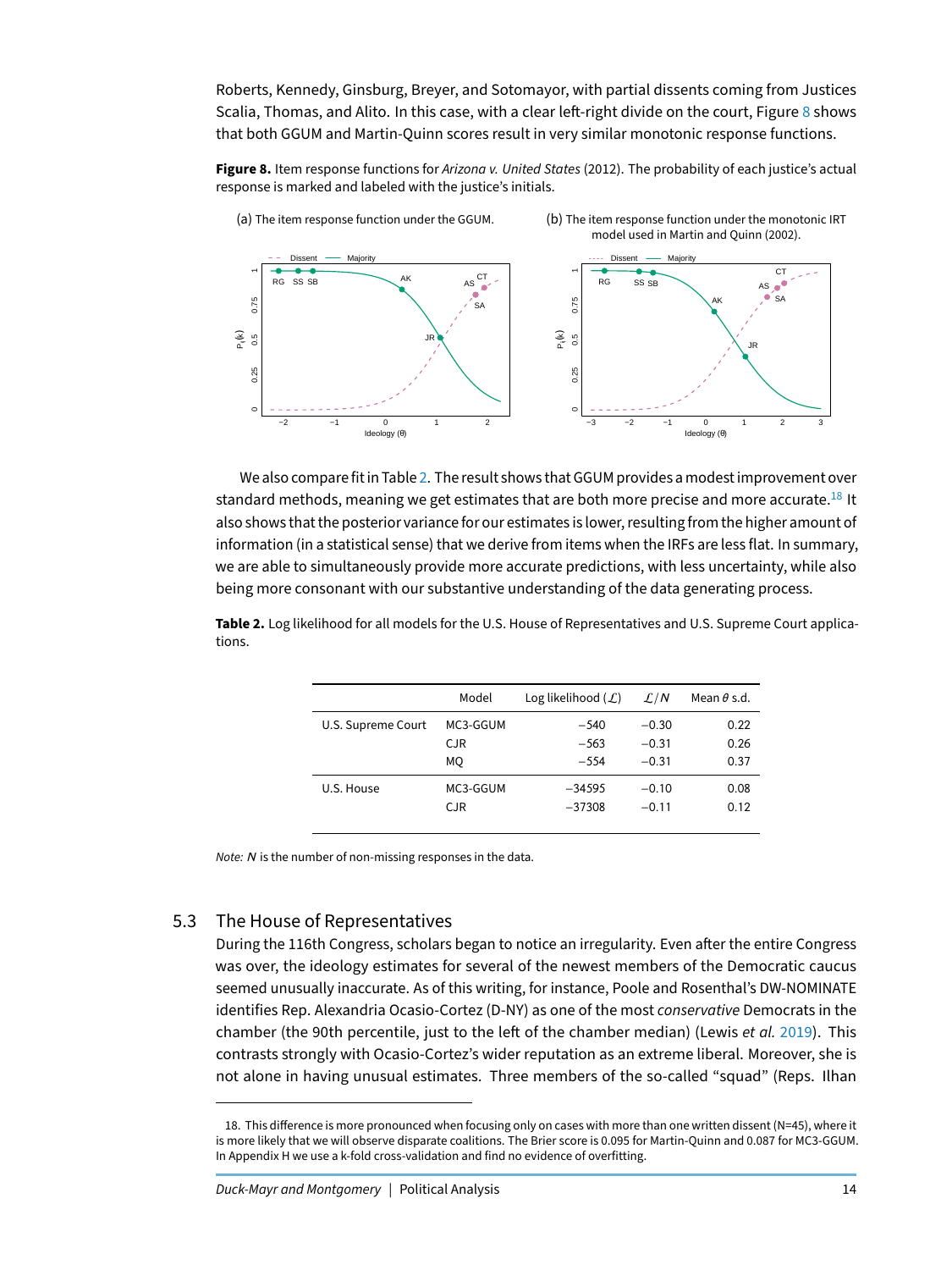Omar, Ayanna Pressley, and Rashida Tlaib) are estimated as being on the conservative side of the Democratic caucus.

The reason is, of course, ends against the middle voting confuses many standard scaling methods. In the case of Rep. Ocasio-Cortez, the problem is that she regularly voted against the majority of the Democratic party and with Republican members. From public statements it is clear she does this because the proposals being considered are not liberal enough, while Republicans oppose the same bills because they are not conservative enough.

To show this, we use all non-unanimous roll-call votes in the 116th House for which the minority vote was at least 1% of the total vote. We omit from analysis members who participated in less than 10% of these roll calls.<sup>[19](#page-14-0)</sup> This results in 438 total "respondents" (House members) and 846 "items" (roll-call votes); we used as observable response categories "Yea" votes and "Nay" votes. We obtained member ideology and item parameters using our MC3 algorithm for the MC3-GGUM, producing two recorded chains, each obtained by running six parallel chains for 10,000 burn-in iterations and 100,000 recorded iterations.<sup>[20](#page-14-1)</sup> We compare our estimates to the standard two-parameter IRT model (Clinton, Jackman, and Rivers [2004\)](#page-18-2).<sup>[21](#page-14-2)</sup>

The results of the MC3-GGUM analysis indicate that while ends against the middle votes are not the modal case, they are nonetheless common. One example occurs about one month into the 116th Congress, on a vote designed to prevent a(nother) partial government shutdown. Republicans opposed the bill on the grounds that it did not includefundingfor the border wall. Liberal Democrats, however, opposed the bill on the grounds that it did not sufficiently reduce funding for border detention facilities (McPherson [2019\)](#page-19-20). In both cases, the reasoning is that the proposed bill was not sufficiently proximate to members' preferences. The item response function from the MC3-GGUM is shown in Figure [9a.](#page-14-3) As it clearly shows, MC3-GGUM captures the tendency of some members to vote in objectively similar ways (in this case Nay) for subjectively different reasons (opposition from the right and from the left).

<span id="page-14-3"></span>**Figure 9.** Item response functions for two votes in the 116th House of Representatives. The solid line indicates the item response function for this vote. The rugs indicate the estimated ideology  $(\theta)$  for all members where "Yea" votes are shown at the top and "Nay" votes are shown at the bottom.

![](_page_14_Figure_5.jpeg)

![](_page_14_Figure_6.jpeg)

(a) H.J. Res. 31, the funding bill passed February 14, 2019 to avoid a partial government shutdown.

(b) H.R. 2740, a bill funding several federal government departments and agencies for the 2020 fiscal year.

As another example, consider the item response function constructed for a bill to appropri-ate funds for fiscal year 2020 shown in Figure [9b.](#page-14-3) For Republicans, the bill provided too much domestic spending, representing "an irresponsible and unrealistic \$176 billion increase above our

<span id="page-14-0"></span><sup>19.</sup> We also omitted Rep. Justin Amash, who left the Republican party during this terms because the literature is inconsistent as to whether such members should be treated differently before and after they formally leave their caucus.

<span id="page-14-2"></span><span id="page-14-1"></span><sup>20.</sup> The parallel chains' inverse temperature schedule was (1, <sup>0</sup>.96, <sup>0</sup>.92, <sup>0</sup>.88, <sup>0</sup>.85, <sup>0</sup>.81).

<sup>21.</sup> In the main text, we focus on the IRT models as these have a proper likelihood and are used in a wider array of settings (as shown in our other examples). We provide a more detailed comparison to the popular wnominate software in Appendix E.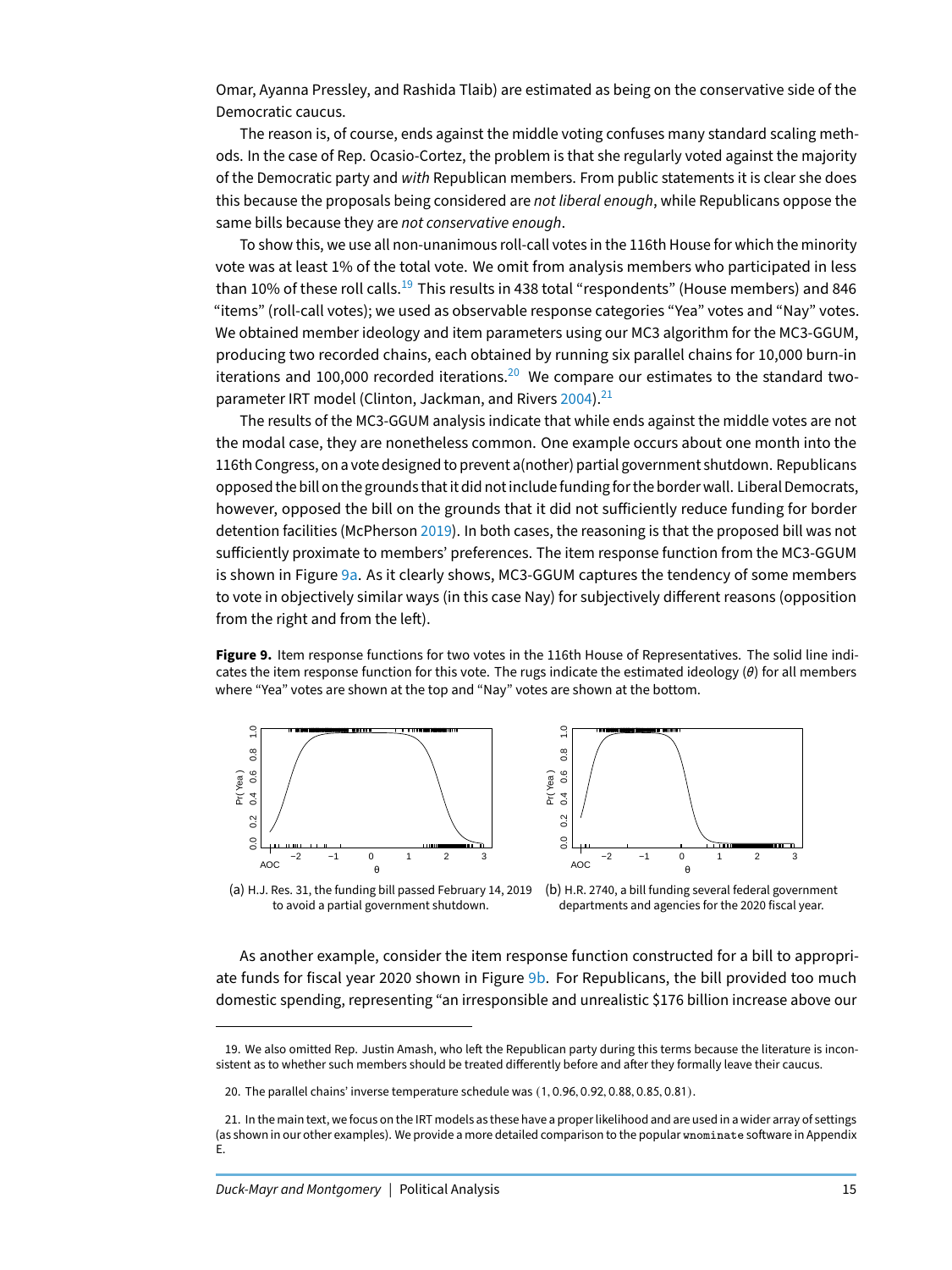current spending caps" while "imposing cuts to our military" (Flores [2019\)](#page-18-17). However, for extreme Democrats, the bill was unsupportable because it gave the "military industrial complex another \$733B windfall" while not bringing "economic opportunities we need" (Tlaib [2019\)](#page-19-21). That is, members at both ideological extremes opposed the bill while providing exactly opposite rationales. Detailed discussions of additional examples of non-monotonic item response functions on key bills in the 116th Congress are shown in Appendix I.

The ability of the MC3-GGUM to capture ends against the middle behavior allows it to outperform IRT in terms of fit. Table [2](#page-13-1) shows that while both models fit the data very well, MC3-GGUM has lower log-likelihood scores while at the same time providing narrower posterior standard deviations. It is again, therefore, both more accurate and more precise.

Perhaps more importantly, because it can accommodate these roll-call votes that should have non-monotonic item response functions, we can more accurately scale extremists that vote against their party. As shown in Figure [10,](#page-15-0) the ideology estimates from MC3-GGUM and the CJR IRT model largely agree, but the dominance model scales the Squad as moderates. MC3-GGUM, on the other hand, correctly identify them as easily the most liberal members in the chamber.<sup>[22](#page-15-1)</sup> MC3-GGUM and CJR also disagree on the placement of other notable progressives. The next three largest disagreements between the two scales are for Rep. Pramila Jaypal, the chair of the Congressional Progressive Caucus (CPC), Rep. Peter DeFazio (founding member of the CPC), and Rep. Rohit Khanna (CPC member and national co-chair of the Bernie Sanders presidential campaign). In each case, MC3-GGUM identifies them as being far to the left while CJR identifies them as moderates.

<span id="page-15-0"></span>![](_page_15_Figure_3.jpeg)

![](_page_15_Figure_4.jpeg)

Before moving on, it is worth briefly discussing why this is occurring. While we cannot provide a comprehensive answer to this question here, the evidence suggests that some members—especially ideologically extreme members—may refuse to support bills that move the status quo in their direction because the proposal is still "too far" from their ideal point (Gilmour [1995\)](#page-18-18). For instance, in discussing the Republican bill to replace the Affordable Care Act in 2017, Rep. Andy Biggs (R-AZ) explained that he opposed the bill (thus joining every Democrat) because it fell short of his promise of full repeal (Biggs [2019\)](#page-17-8). In short, the bill was not conservative enough.

The literature explaining this behavior remains unsettled. Kirkland and Slapin [\(2019\)](#page-19-12) argue

<span id="page-15-1"></span><sup>22.</sup> On the Republican side, the major outliers are Rep. Thomas Massie and Rep. Charles Roy. These are two extreme conservatives who regularly vote against their Republican colleagues when proposals are not sufficiently conservative.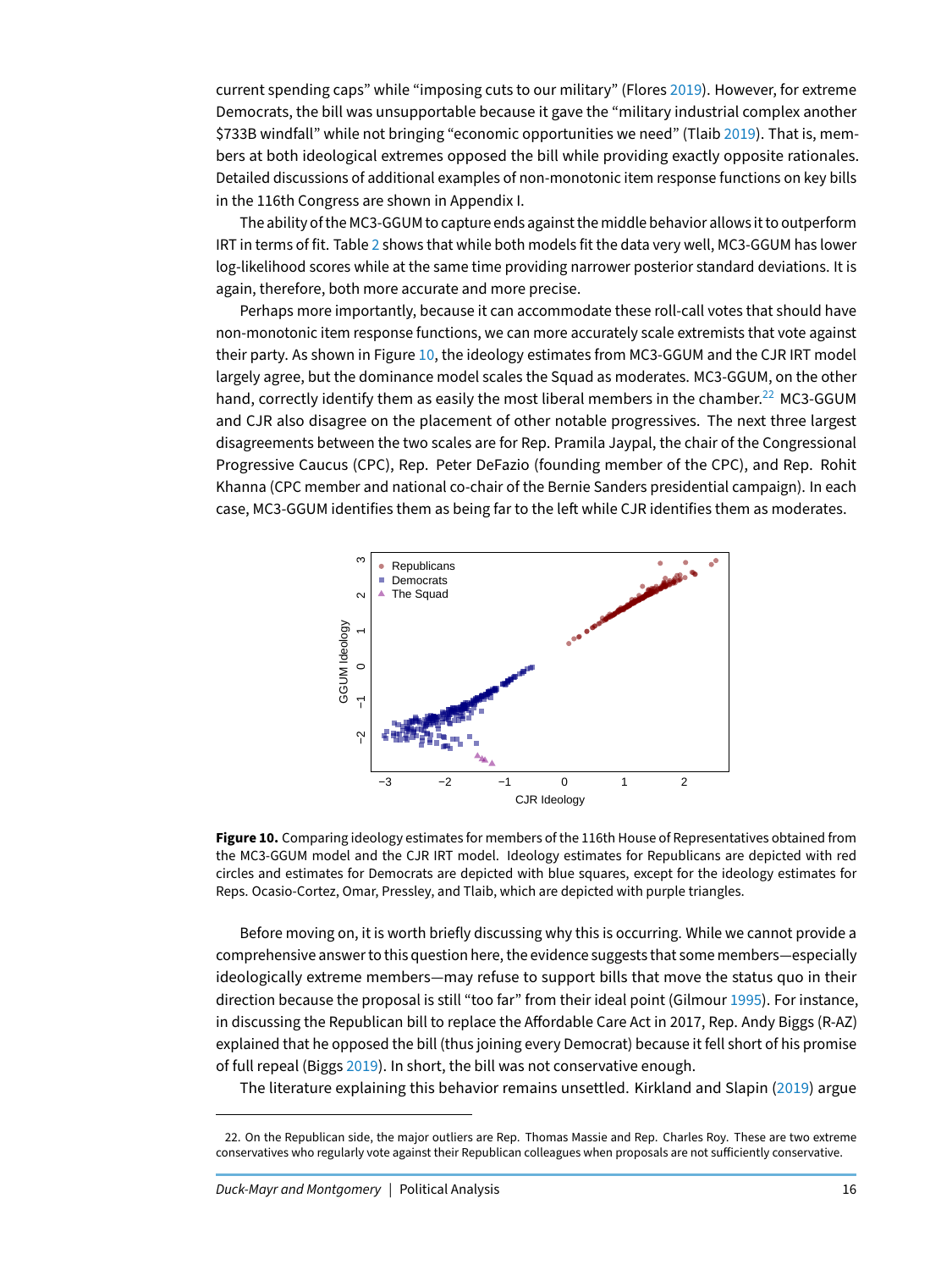that ideologically extreme members "rebel" against leadership as an electoral strategy to mark themselves clearly as ideologues. They specifically hypothesize that ideological extremity should be paired with voting against party leadership, but largely within the majority party. Other potential explanations are that members are engaged in a dynamic strategy holding out for more favorable eventual policy outcomes (in the flavor of Buisseret and Bernhardt [\(2017\)](#page-18-19)). Spirling and McLean [\(2007\)](#page-19-4) offers a slightly differing argument in the context of Westminster systems, arguing that majority-party rebels vote sincerely against policies they dislike while the opposition party votes strategically against nearly all government proposals. This debate cannot be resolved here. However, if these questions are to be pursued, at the very least we need a measurement technique that does not conflate expressive disagreement with ideological moderation.

# **6 Conclusion**

In this paper, we introduce the MC3-GGUM to the political science literature. The model accounts for and leverages ends against the middle responses—disagreement from both sides—when estimating latent traits. We provide a novel estimation and identification strategy for the model that outperforms existing routines for estimating the GGUM as well as open-source software so researchers can implement the MC3-GGUM in their own work.

We illustrate this method with survey data, and votes in two institutional settings. We show that we gain the ability to treat survey responses with two-sided disagreement, court cases with discontinuous sets of dissenting justices, or roll-call votes with nay votes from both sides of the ideological spectrum, as informative for estimating latent traits. As a consequence we recover more accurate estimates that better capture the underlying data.

However, it is worth noting that GGUM will not always be the correct choice in all settings. To our knowledge the GGUM model has not been extended to handle multi-dimensional latent scales. Further, although the model is more flexible, in some settings (e.g., a multi-party legislature such as Brazil) the multi-modal posteriors can make identification and summary challenging. Like all measurement models, the GGUM will be more or less suitable in different settings depending on the structure of the data and the appropriateness of its assumptions.

Yet, as we show in our examples above, it can be useful in many important empirical settings. The model may allow for far more flexible development of survey batteries where disagreement may come from "both sides" of a latent dimension. As noted in our Supreme Court example above, judicial decision making often involves disparate ideological coalitions. Indeed, almost one out of four (45/203) non-unanimous cases in our analysis above resulted in more than one dissent, indicating that the same behavior may have been originated in differing (if not always antithetical) ideological motivations. In Appendix J we also estimate that nearly 17% of all roll calls in the 116th House resulted in non-monotonic item response functions. Broadening the scope of our analysis to the the 110th-116th congresses (both House and Senate) this proportion ranges from roughly 1 in 10 to 1 in 3 roll calls. Finally, as shown in our fourth application, the model may also be particularly useful in a comparative context where both ends against the middle voting and informative abstentions are common features of the roll-call record (Spirling and McLean [2007\)](#page-19-4). Other future application areas might include voting in the United Nations (Bailey, Strezhnev, and Voeten [2017\)](#page-17-1) or co-sponsorship decisions where members can choose from a menu of bills to support.

Finally, it is worth considering what the latent trait estimates mean, especially when applied to voting data. After all, dominance models are embedded within a clear theoretical framework especially as they pertain to Congress and the Court. They are, in some sense, structural parameters based on standard theories of voting. In moving away from this theory, one may be worried that the resulting measures are less valid indicators of the theoretical concept of ideology. Our argument is that MC3-GGUM is not a measure of a different concept, but a better measure of the same concept.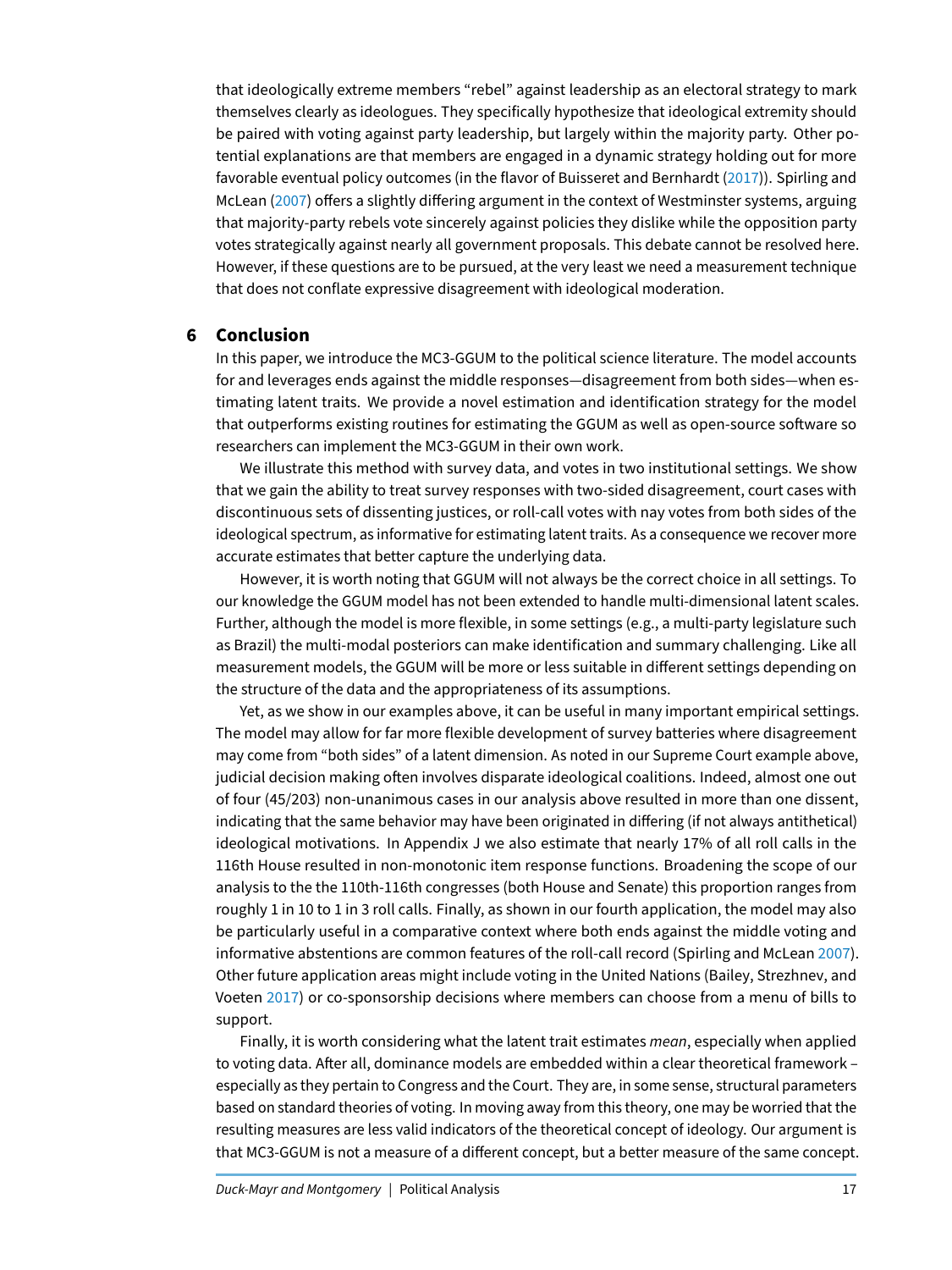When dominance models are appropriate, MC3-GGUM does a fine job in recovering the same latent parameters as dominance models. However, in situations where individuals are behaving more expressively, GGUM *also* works to uncover their latent ideology based on standard spatial theories of politics. These are cases where votes serve to signal approval of (or proximity to) a specific policy or opinion; these are cases where spatial theories deviate from dominance models because actors are not just considering the status quo and proposal. Thus, we view MC3-GGUM not as a measure of a different ideology, but as a more valid measure of the same ideology. To this end, we have provided evidence (both empirical and qualitative) that where dominance and unfolding models disagree, GGUM conforms more strongly with our substantive understanding of where actors are in the ideological space and why they are behaving as we observe.

# **Funding**

Funding for this project was provided by the National Science Foundation (SES-1558907).

# **Acknowledgements**

A previous version of this paper was presented as a poster at the 2018 summer meeting of the Society for Political Methodology at BYU. We are grateful for useful comments from Justin Kirkland, Kevin Quinn, Arthur Spirling and helpful audiences at MIT, Stanford, and the University of Georgia. We also wish to thank members of the Political Data Science Lab at Washington University in St. Louis and especially thank Patrick Silva and Luwei Ying for their programming assistance.

# **Supplementary Material**

(This is dummy text) For supplementary material accompanying this paper, please visit [https:](https://doi.org/10.1017/pan.xxxx.xx.) //doi.org/10.1017[/pan.xxxx.xx.](https://doi.org/10.1017/pan.xxxx.xx.)

#### **References**

- <span id="page-17-5"></span>Armstrong, D. A., II, R. Bakker, R. Carroll, C. Hare, K. T. Poole, and H. Rosenthal. 2014. Analyzing Spatial Models of Choice and Judgment with R. Boca Raton, FL: CRC Press.
- <span id="page-17-7"></span>Atchadé, Y. F., G. O. Roberts, and J. S. Rosenthal. 2011. "Towards optimal scaling ofmetropolis-coupled Markov chain Monte Carlo." Statistics and Computing 21 (4): 555–568.
- <span id="page-17-0"></span>Bafumi, J., A. Gelman, D. K. Park, and N. Kaplan. 2005. "Practical Issues in Implementing and Understanding Bayesian Ideal Point Estimation." Political Analysis 13 (2): 171–187.
- <span id="page-17-2"></span>Bailey, M. A. 2007. "Comparable Preference Estimates across Time and Institutions for the Court, Congress, and Presidency." American Journal of Political Science 51 (3): 433–448.
- <span id="page-17-1"></span>Bailey, M. A., A. Strezhnev, and E. Voeten. 2017. "Estimating Dynamic State Preferences from United Nations Voting Data." Journal of Conflict Resolution 61 (2): 430–456.
- <span id="page-17-6"></span>Bakker, R., and K. T. Poole. 2013. "Bayesian Metric Multidimensional Scaling." Political Analysis 21 (1): 125– 140.
- <span id="page-17-3"></span>Barbará, P. 2015. "Birds of the Same Feather Tweet Together. Bayesian Ideal Point Estimation Using Twitter Data." Political Analysis 23 (1): 76-91.
- <span id="page-17-8"></span>Biggs, A. 2019. Congressman Biggs' Statement on the American Health Care Act Passage. [https://biggs.house.](https://biggs.house.gov/media/press-releases/congressman-biggs-statement-american-health-care-act-passage/) [gov/media/press-releases/congressman-biggs-statement-american-health-care-act-passage/.](https://biggs.house.gov/media/press-releases/congressman-biggs-statement-american-health-care-act-passage/)
- <span id="page-17-4"></span>Bonica, A. 2013. "Ideology and Interests in the Political Marketplace." American Journal of Political Science 57 (2): 294–311.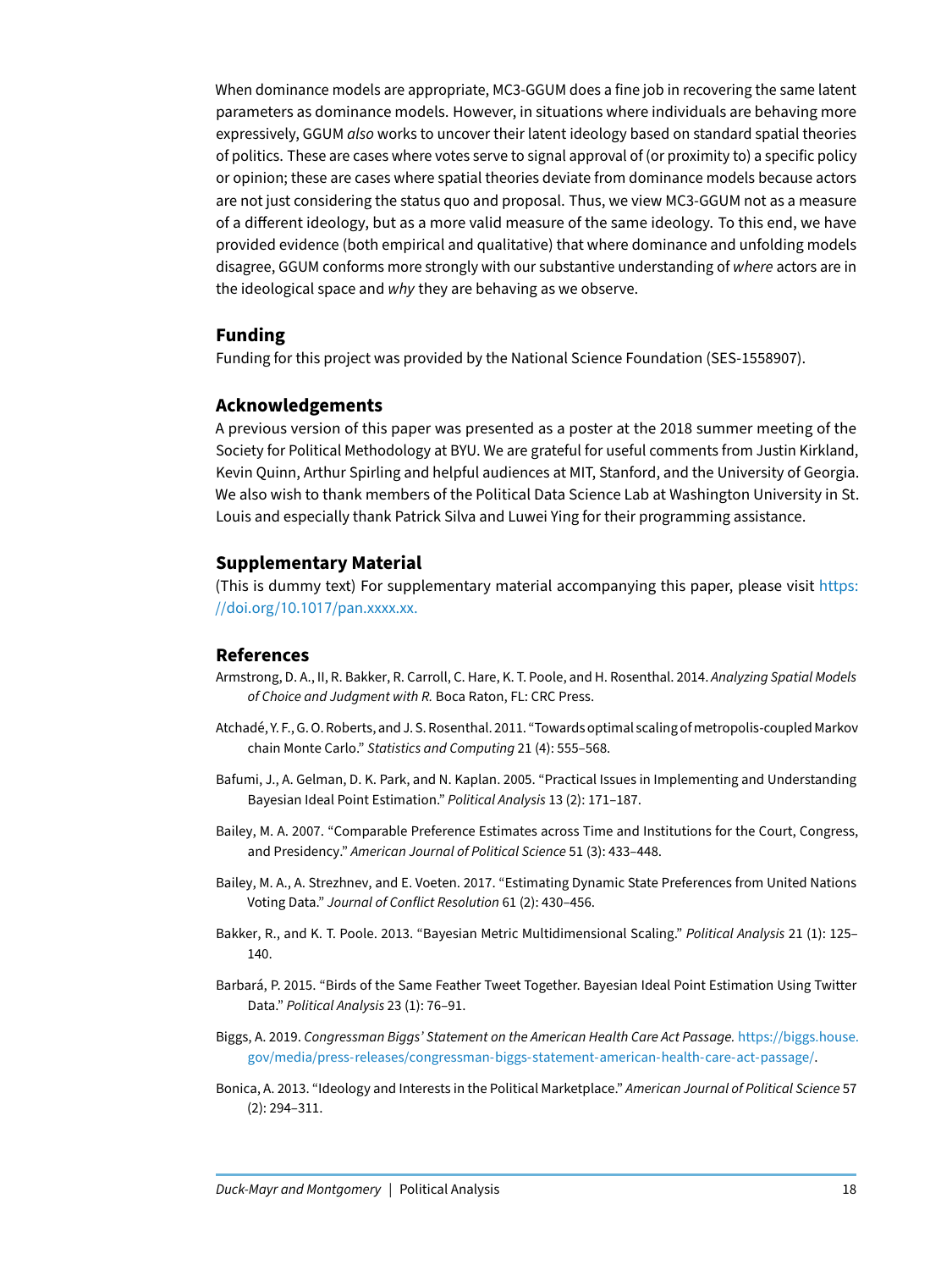- <span id="page-18-19"></span>Buisseret, P., and D. Bernhardt. 2017. "Dynamics of Policymaking: Stepping Back to Leap Forward, Stepping Forward to Keep Back." American Journal of Political Science 61 (4): 820–835.
- <span id="page-18-3"></span>Carroll, R., J. B. Lewis, J. Lo, K. T. Poole, and H. Rosenthal. 2009. "Comparing NOMINATE and IDEAL: Points of difference and Monte Carlo tests." Legislative Studies Quarterly 34 (4): 555-591.
- <span id="page-18-0"></span>Caughey, D., and C. Warshaw. 2015. "Dynamic estimation of latent opinion using a hierarchical group-level IRT model." Political Analysis 23 (2): 197–211.
- <span id="page-18-2"></span>Clinton, J., S. Jackman, and D. Rivers. 2004. "The statistical analysis of roll call voting: A unified approach." American Political Science Review 98 (2): 355–370.
- <span id="page-18-9"></span>Coombs, C. H. 1950. "Psychological Scaling without a Unit of Measurement." Psychological Review 57 (3): 145– 158.
- <span id="page-18-5"></span>de la Torre, J., S. Stark, and O. S. Chernyshenko. 2006. "Markov Chain Monte Carlo Estimation of Item Parameters for the Generalized Graded Unfolding Model." Applied Psychological Measurement 30 (3): 216–232.
- <span id="page-18-7"></span>Duck-Mayr, J., R. Garnett, and J. Montgomery. 2020. "GPIRT: A Gaussian Process Model for Item Response Theory." In Proceedings of the 36th Conference on Uncertainty in Artificial Intelligence (UAI), edited by J. Peters and D. Sontag, 124:520–529. Proceedings of Machine Learning Research. PMLR.
- <span id="page-18-4"></span>Duck-Mayr, J., and J. Montgomery. 2020. bggum: Bayesian Estimation of Generalized Graded Unfolding Model Parameters. R package version 1.0.2. St. Louis, Missouri: Washington University in St. Louis. https:// [CRAN.R-project.org/package=bggum.](https://CRAN.R-project.org/package=bggum)
- <span id="page-18-10"></span>Enelow, J. M., and M. J. Hinich. 1984. The Spatial Theory of Voting. New York: Cambridge University Press.
- <span id="page-18-11"></span>Estévez, F., E. Magar, and G. Rosas. 2008. "Partisanship in non-partisan electoral agencies and democratic compliance: Evidence from Mexico's Federal Electoral Institute." Electoral Studies 27 (2): 257–271.
- <span id="page-18-17"></span>Flores, B. 2019. The Latest from Washington: H.R. 2740 - FY 2020 Appropriations Package. [https://www.texasg](https://www.texasgopvote.com/economy/latest-washington-0011761) [opvote.com/economy/latest-washington-0011761.](https://www.texasgopvote.com/economy/latest-washington-0011761)
- <span id="page-18-16"></span>Gelman, A., and D. B. Rubin. 1992. "Inference from iterative simulation using multiple sequences." Statistical Science 7 (4): 457–472.
- <span id="page-18-13"></span>Geyer, C. J. 1991. "Markov Chain Monte Carlo Maximum Likelihood." In Computing Science and Statistics, Proceedings of the 23rd Symposium on the Interface, edited by E. M. Keramides, 156–163. Fairfax Station, VA: Interface Foundation.
- <span id="page-18-12"></span>Gill, J. 2008. Bayesian Methods: A Social and Behavioral Sciences Approach. 2d. Boca Raton, FL: Taylor & Francis.
- <span id="page-18-18"></span>Gilmour, J. B. 1995. Strategic Disagreement: Stalemate in American Politics. Pittsburgh, PA: University of Pittsburgh Press.
- <span id="page-18-6"></span>Goplerud, M. 2019. "A Multinomial Framework for Ideal Point Estimation." Political Analysis 27 (1): 69–89.
- <span id="page-18-15"></span>Imai, K., J. Lo, and J. Olmsted. 2016. "Fast estimation of ideal points with massive data." American Political Science Review 110 (4): 631–656.
- <span id="page-18-1"></span>Jackman, S. 2001. "Multidimensional Analysis of Roll Call Data via Bayesian Simulation: Identification, Estimation, Inference, and Model Checking." Political Analysis 9 (3): 227–241.
- <span id="page-18-14"></span>. 2017. pscl: Classes and Methods for R Developed in the Political Science Computational Laboratory. R package version 1.5.2. Sydney, New South Wales, Australia: United States Studies Centre, University of Sydney. [https://CRAN.R-project.org/package=pscl.](https://CRAN.R-project.org/package=pscl)
- <span id="page-18-8"></span>Kim, I. S., J. Londregan, and M. Ratkovic. 2018. "Estimating Spatial Preferences from Votes and Text." Political Analysis 26 (2): 210–229. [https://doi.org/10.1017/pan.2018.7.](https://doi.org/10.1017/pan.2018.7)